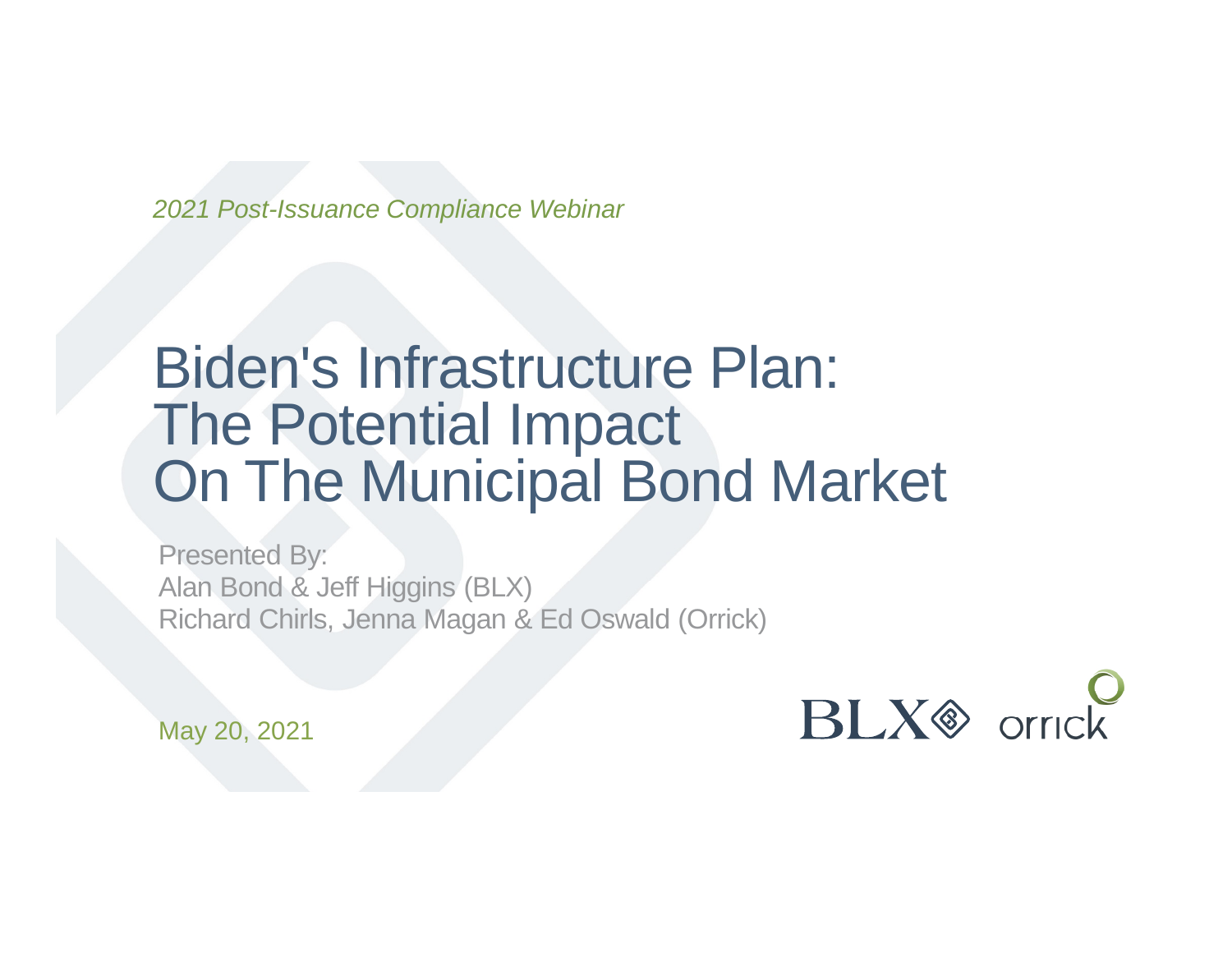### **2021 POST-ISSUANCE COMPLIANCE WORKSHOP** *Hybrid Event*

*A Comprehensive Overview of Post-Issuance Tax Law and SEC Secondary Market Disclosure for 501(c)(3) Organizations and State and Local Government Issuers Who Utilize Tax-Exempt Financing*

**WHEN: October 28-29, 2021** *(tentative)* **WHERE: Vdara Hotel & Spa | Las Vegas \* & Virtual**

Registration opening soon

For information, please visit: https://www.blxgroup.com/event/2021-blx-orrick-postissuance-compliance-workshop/

\* *In-person attendance will be limited to 32 attendees.*

*© 2021 BLX Group LLC and Orrick Herrington & Sutcliffe LLP - All Rights Reserved*

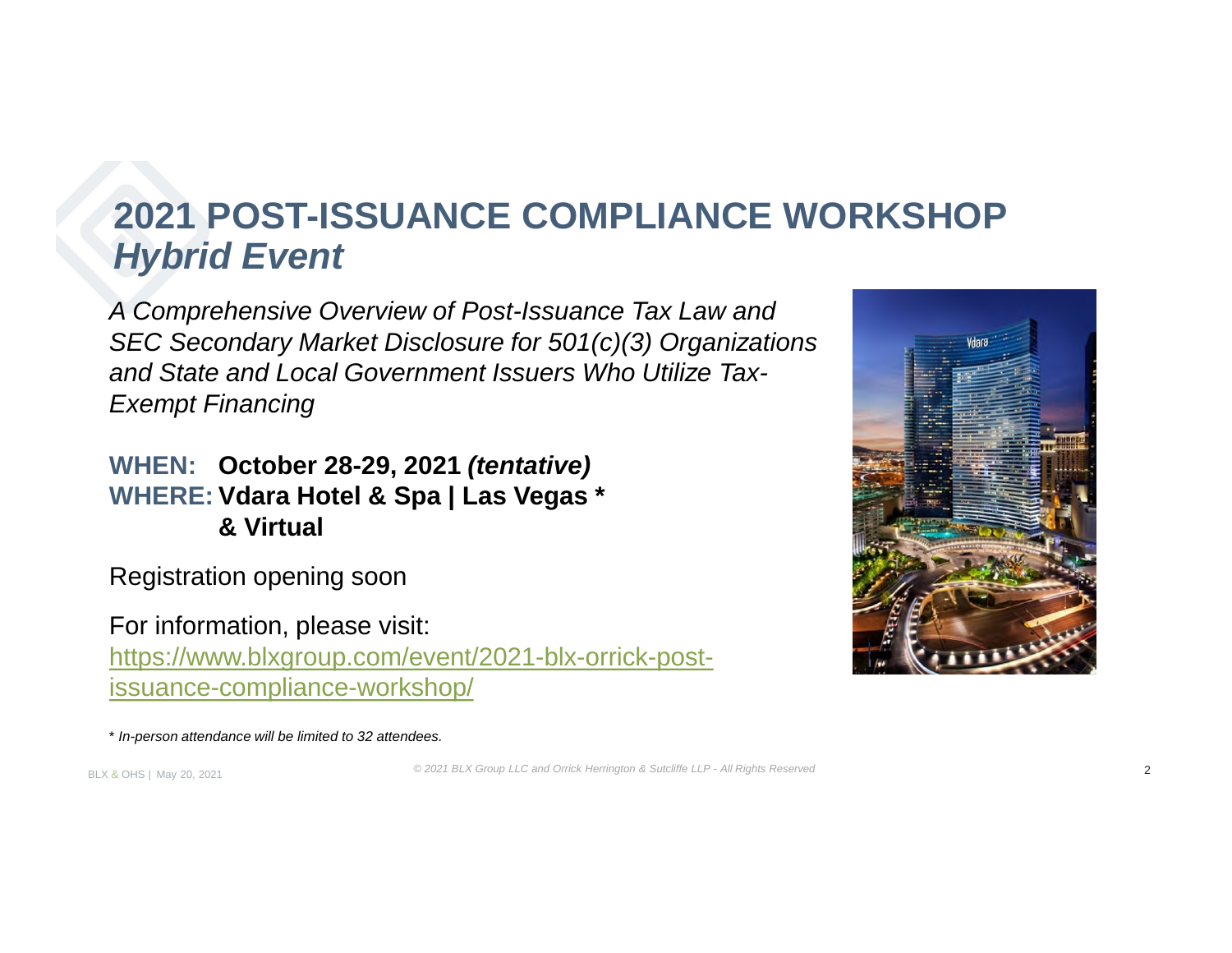### **Discussion Outline**

- I. Biden's Infrastructure Plan
- II. IRS Enforcement Update
- III. COVID Related Disclosures
- IV. LIBOR Transition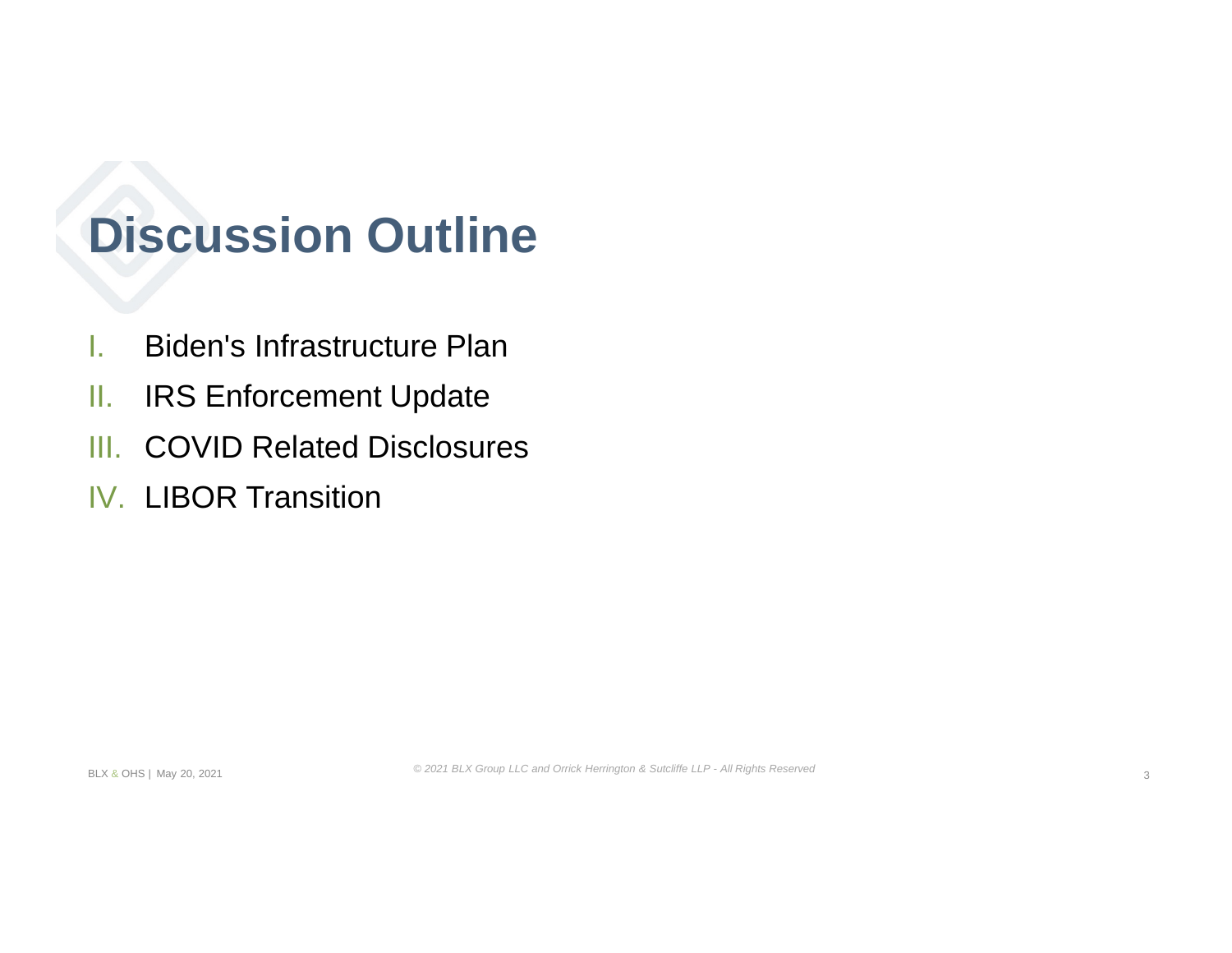# **CPE Code 1**

# **BILLS-2021**

- Email csixtos@blxgroup.com
- In the subject line put "CPE credits"
- Please include all **3 codes** from today's presentation in a single email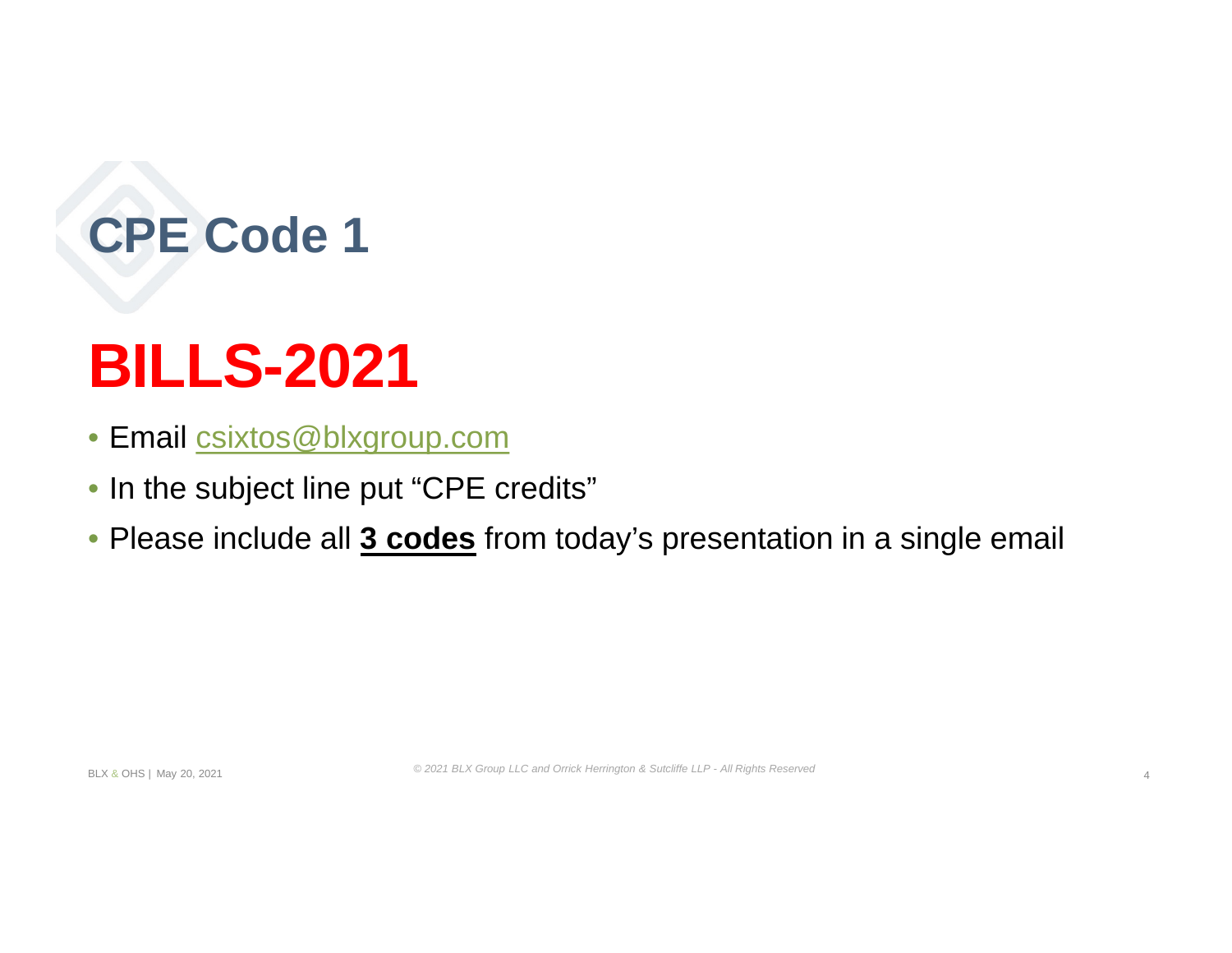# BIDEN'S INFRASTRUCTURE PLAN

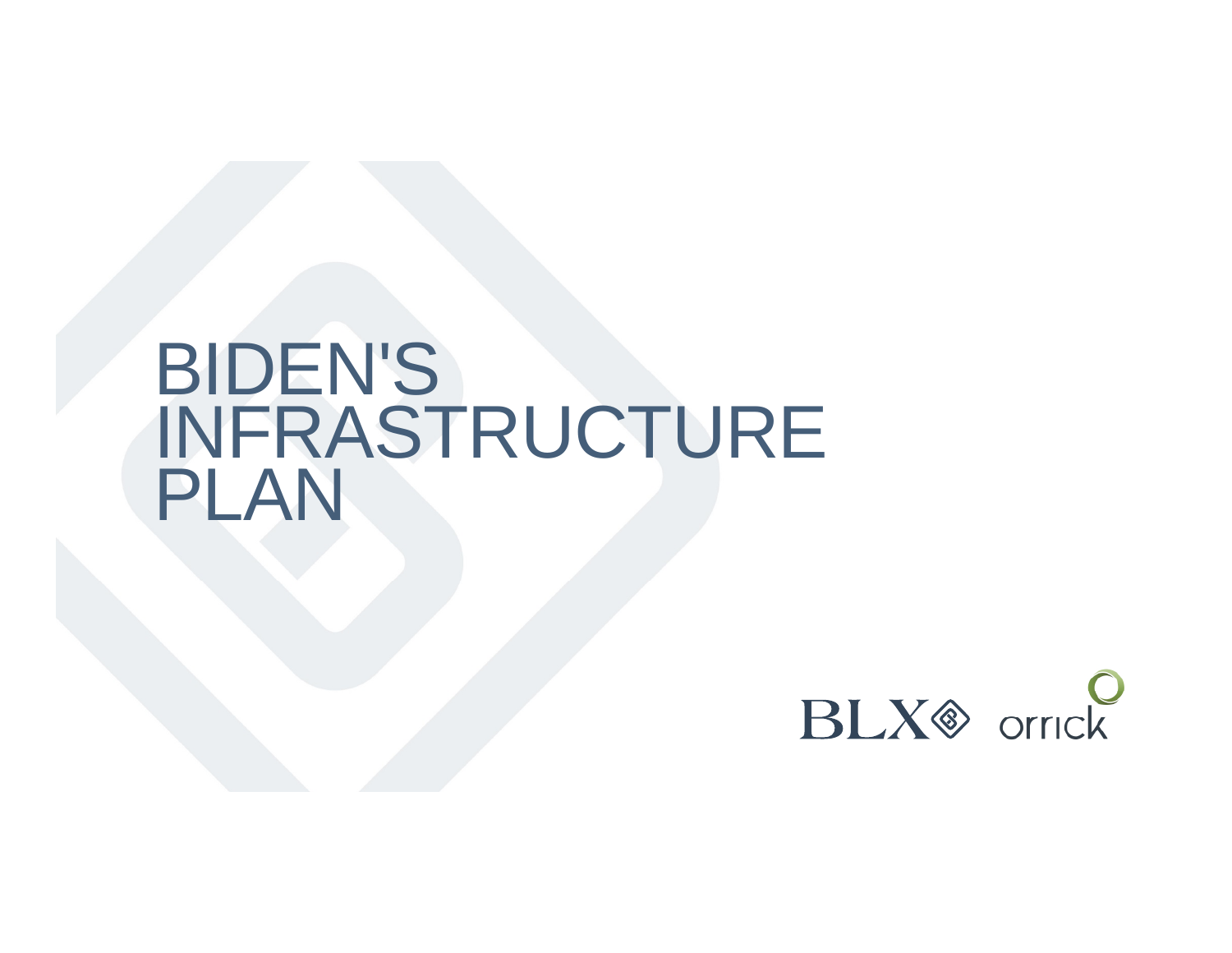### **Passed legislation:**

 $\bullet$  HR 2

### **Proposed legislation:**

- LIFT Act (Local Infrastructure Financing Tools) Sewell (D-AL)
- American Infrastructure Bonds Act Wicker (R-MS), Bennet (D-CO)
- LOCAL Infrastructure Act (Lifting Our Communities Through Advance Liquidity for Infrastructure) – Wicker (R-MS), Stabenow (D-MI)
- Investing in Our Communities Act Ruppersberger (D-MD), Stivers (R-OH)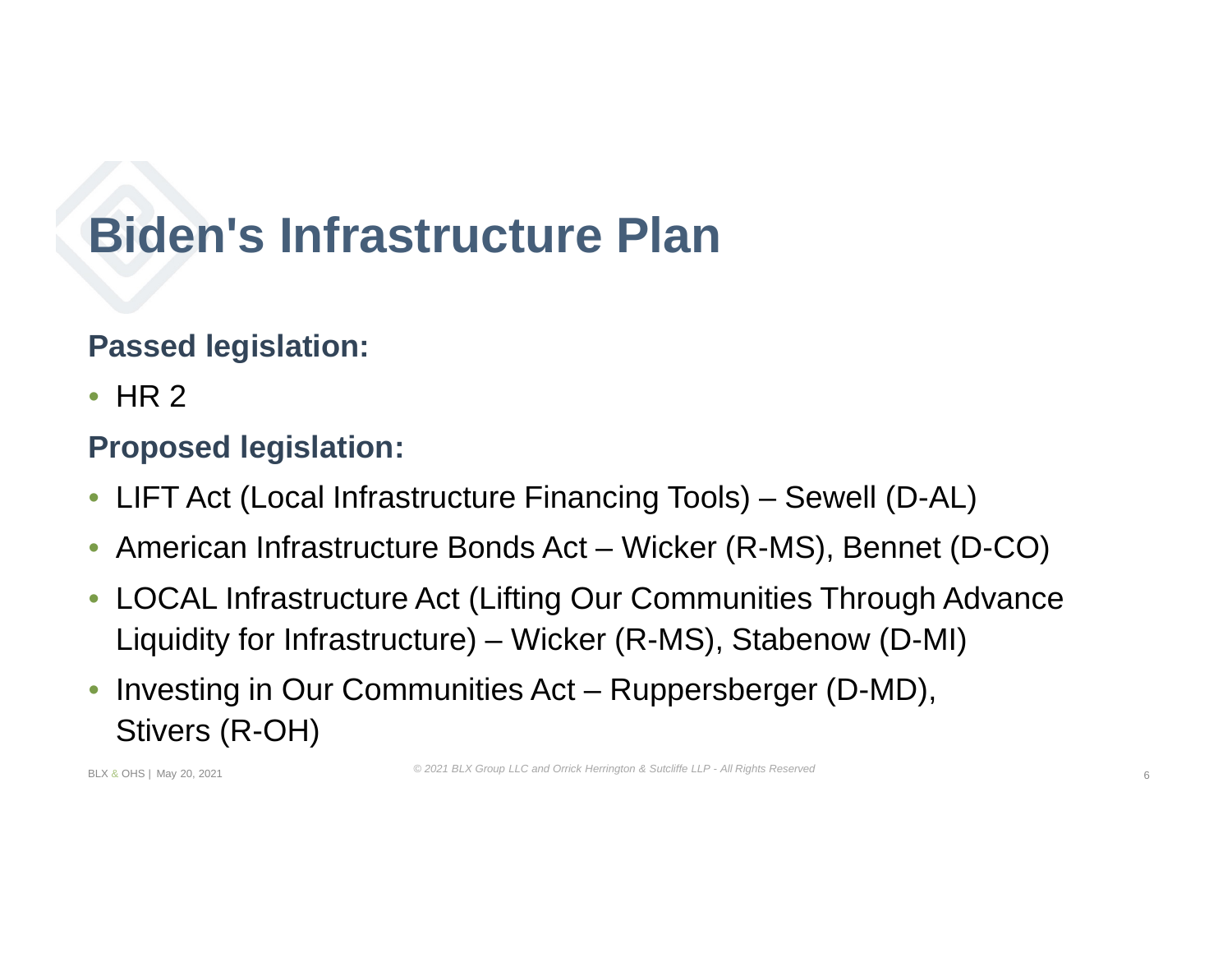#### **Open questions:**

- **Q:** What will the infrastructure bill contain for the tax-exempt bond community?
- **A:** No actual text yet on Biden's plan

A good starting point may be HR 2, a.k.a "The Moving Forward Act" passed in the House on July 1, 2020

- **Q:** Will there be 60 votes in the Senate for infrastructure legislation?
- **Q:** Will the budget reconciliation process be used for infrastructure legislation?
- **Q:** What is the timing?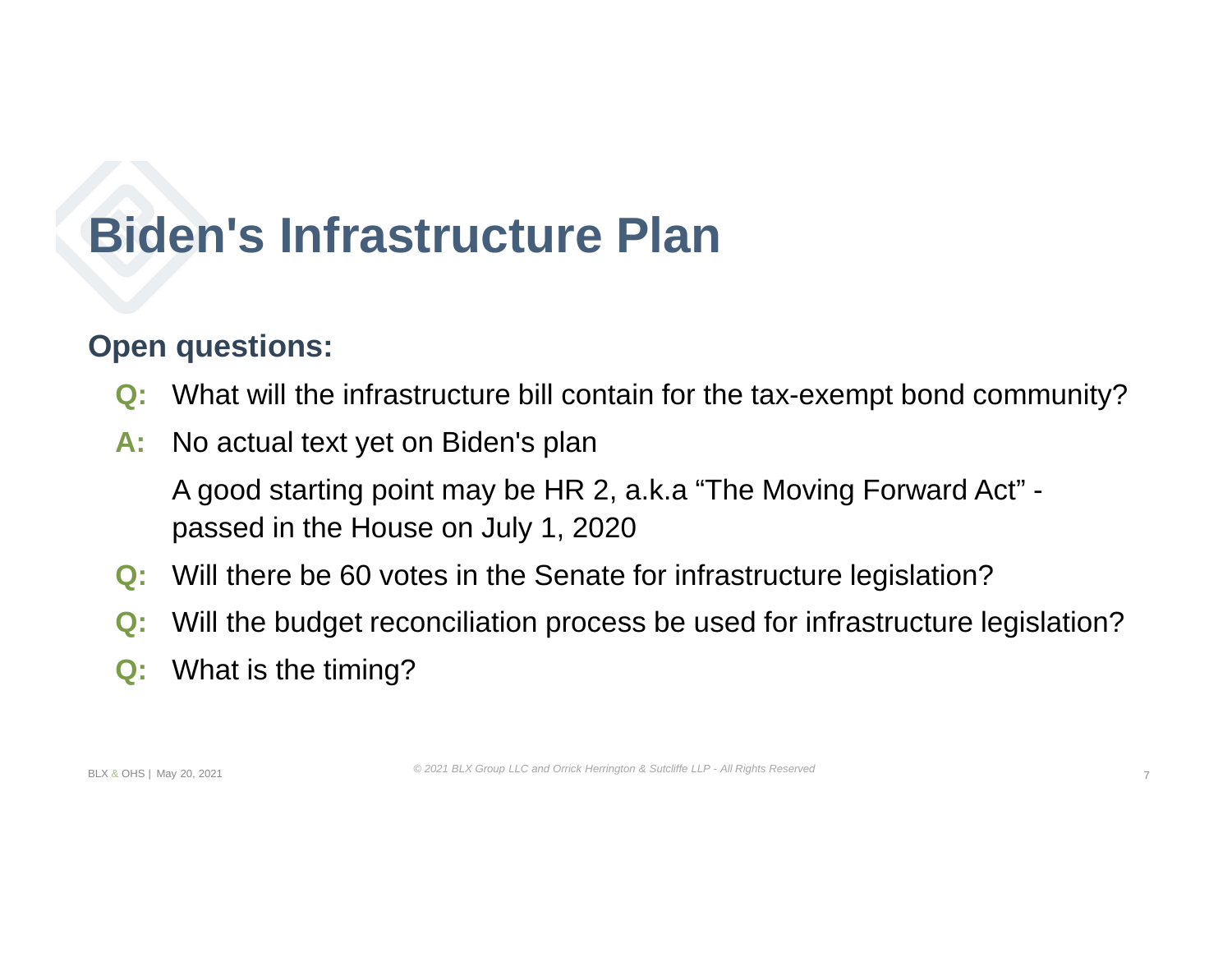### **What does HR 2 contain?**

- Direct Pay Bonds "Qualified Infrastructure Bonds"
- Advance Refunding Bonds
- Small Issuer Bank Qualified Exception to \$30 million
- Increase Volume Cap
- New Exempt Facility Bond for Zero Emission Vehicle Infrastructure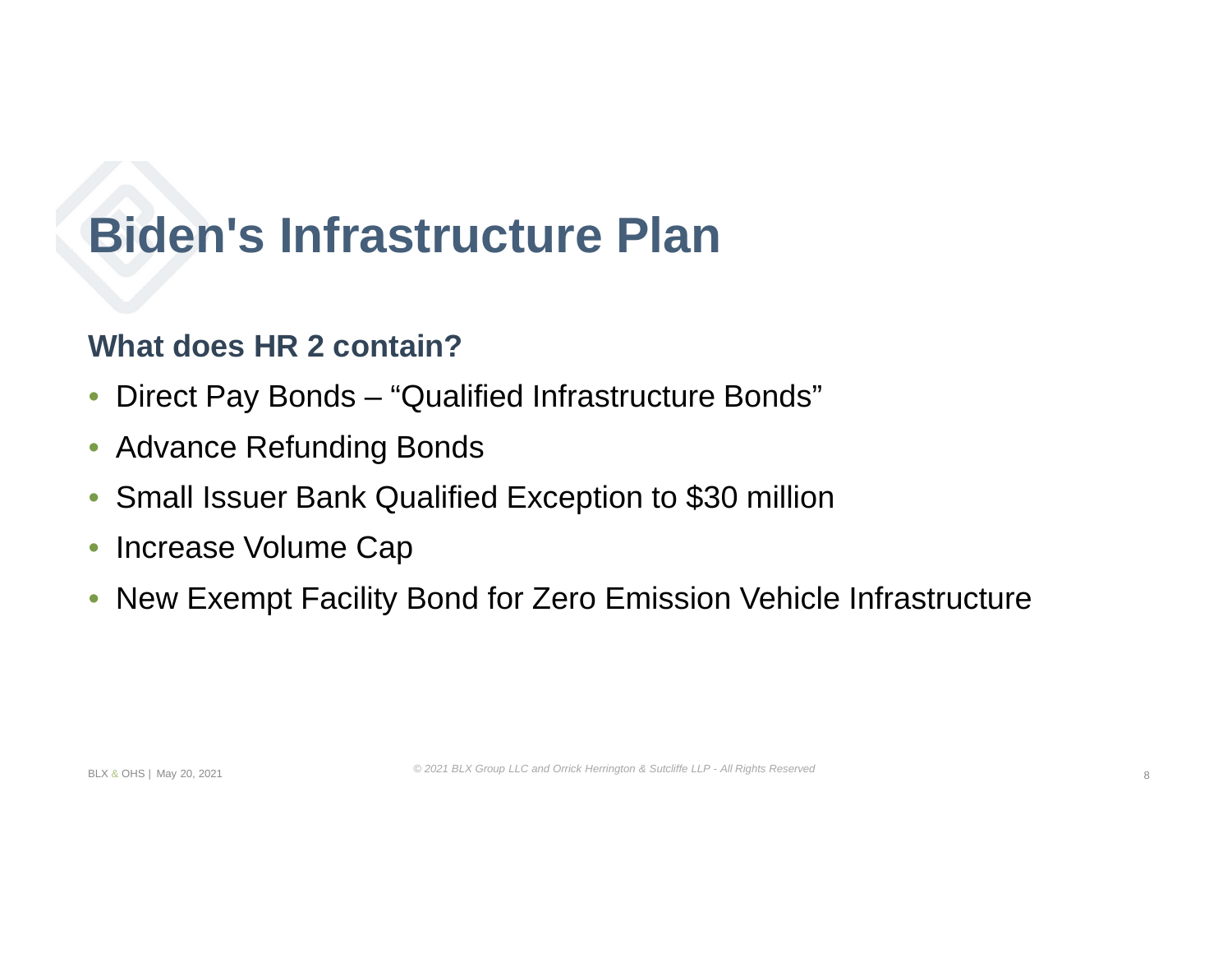### **What does HR 2 contain? (cont.)**

- Repeal of Volume Cap for water and sewer bonds
- Increase in qualified highway or surface freight transfer facility bonds increased from \$15 billion to \$18.75 billion
- Direct Pay Bonds School Infrastructure Bonds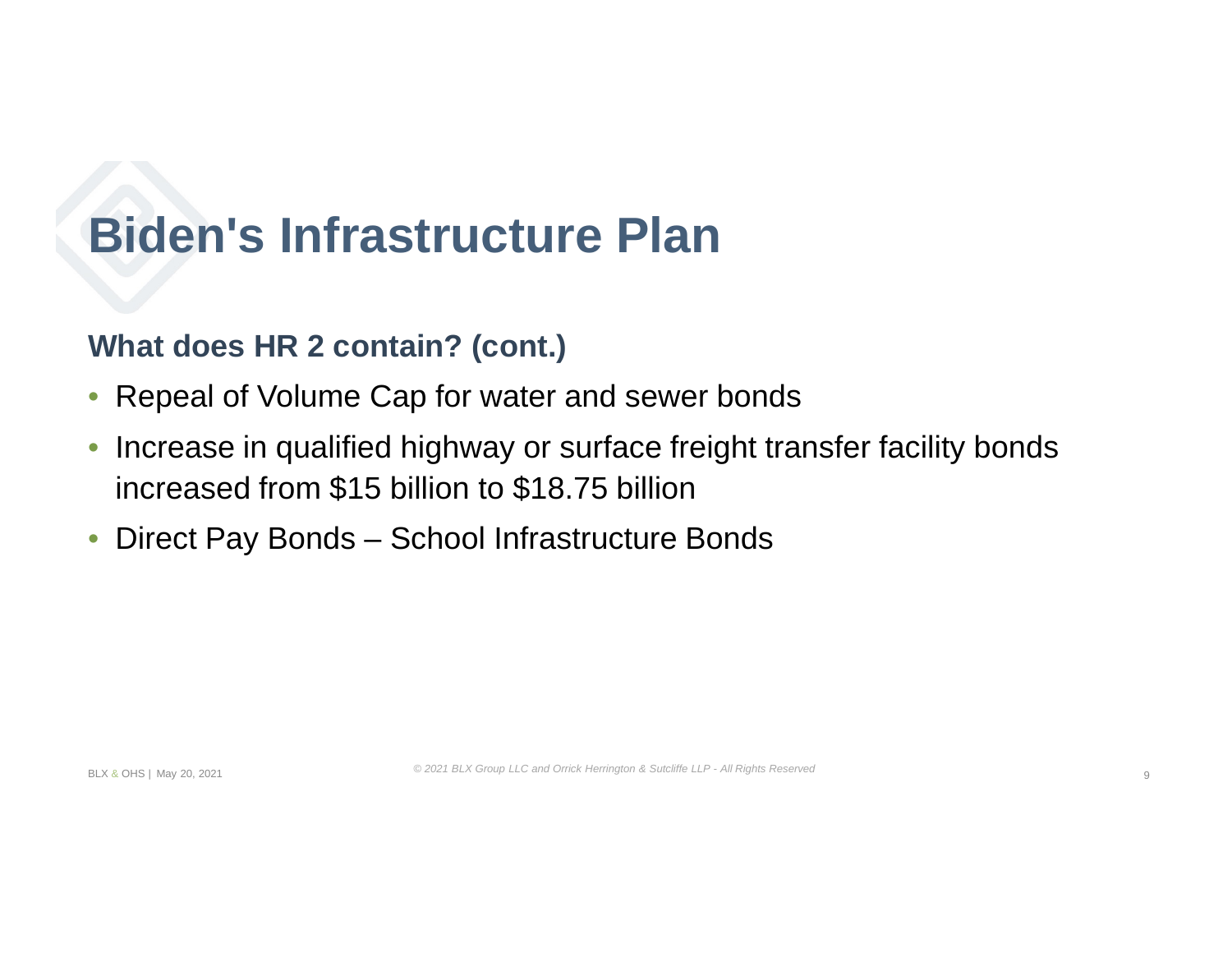# IRS ENFORCEMENT UPDATE

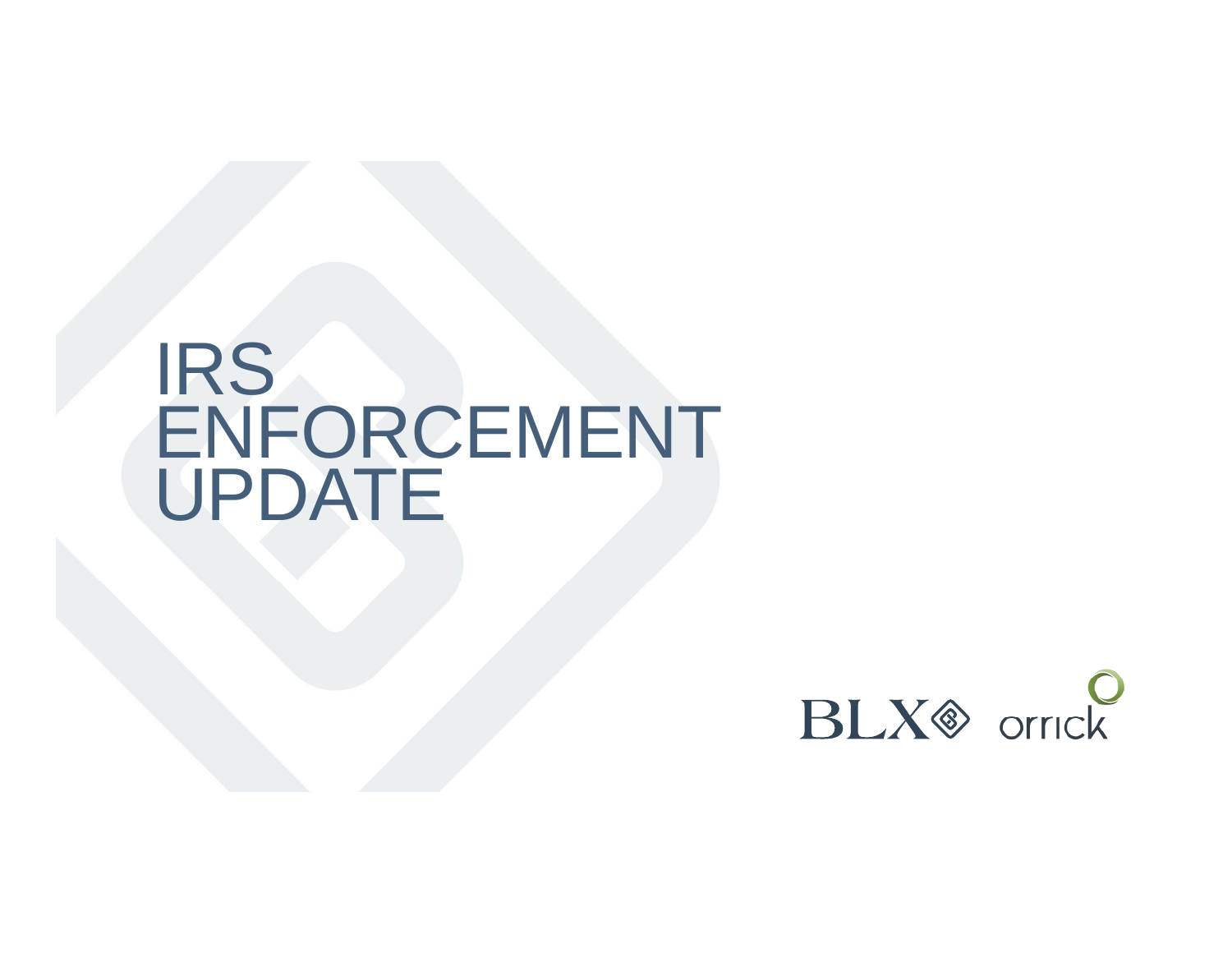# **CPE Code 2**

# **IRS-0520**

- Email csixtos@blxgroup.com
- In the subject line put "CPE credits"
- Please include all **3 codes** from today's presentation in a single email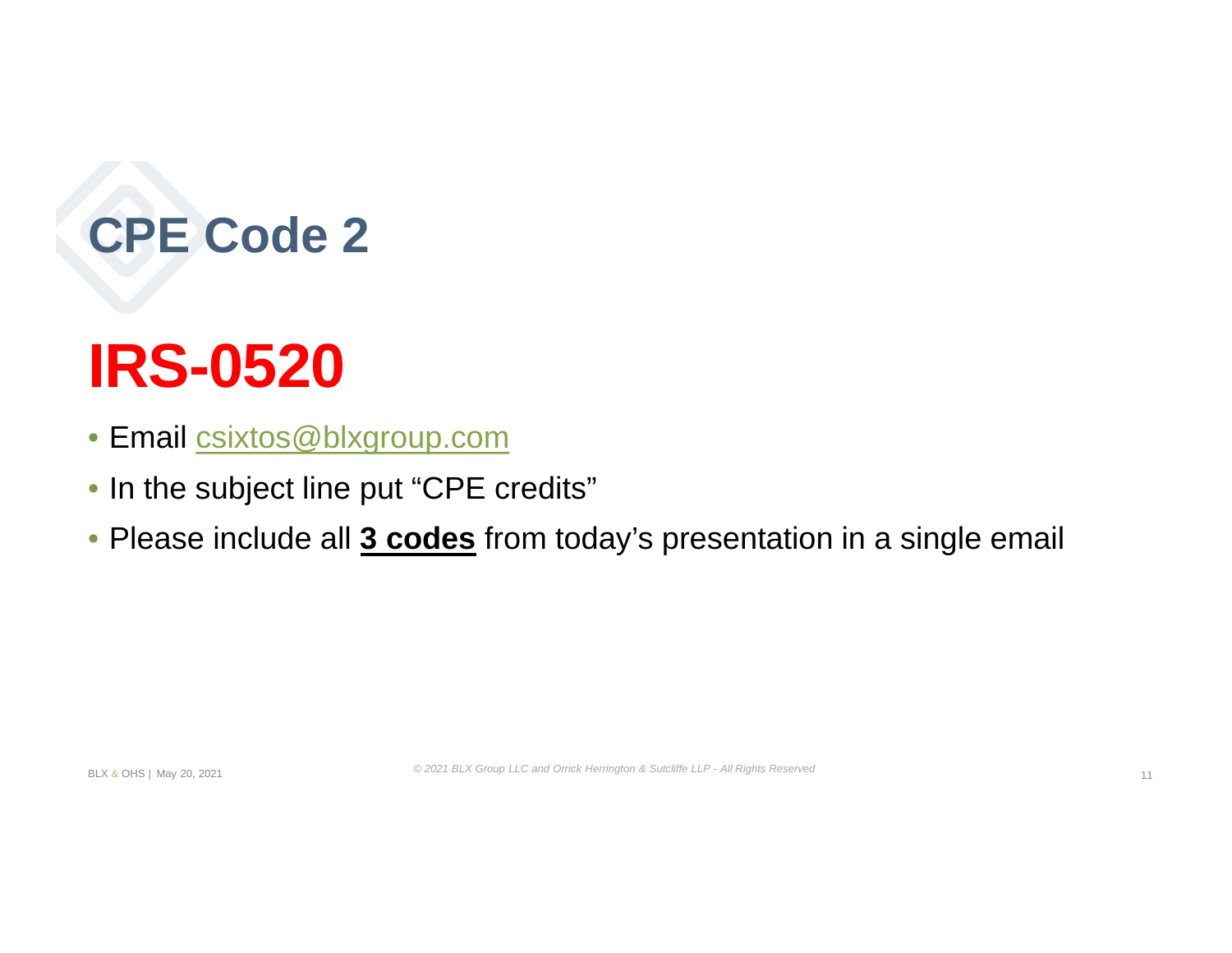#### **IRS enforcement trend**

- Fewer total audits
	- ‒ 2020 even fewer due to COVID-19 (March July no new examinations)
- More targeted audits / less "random" audits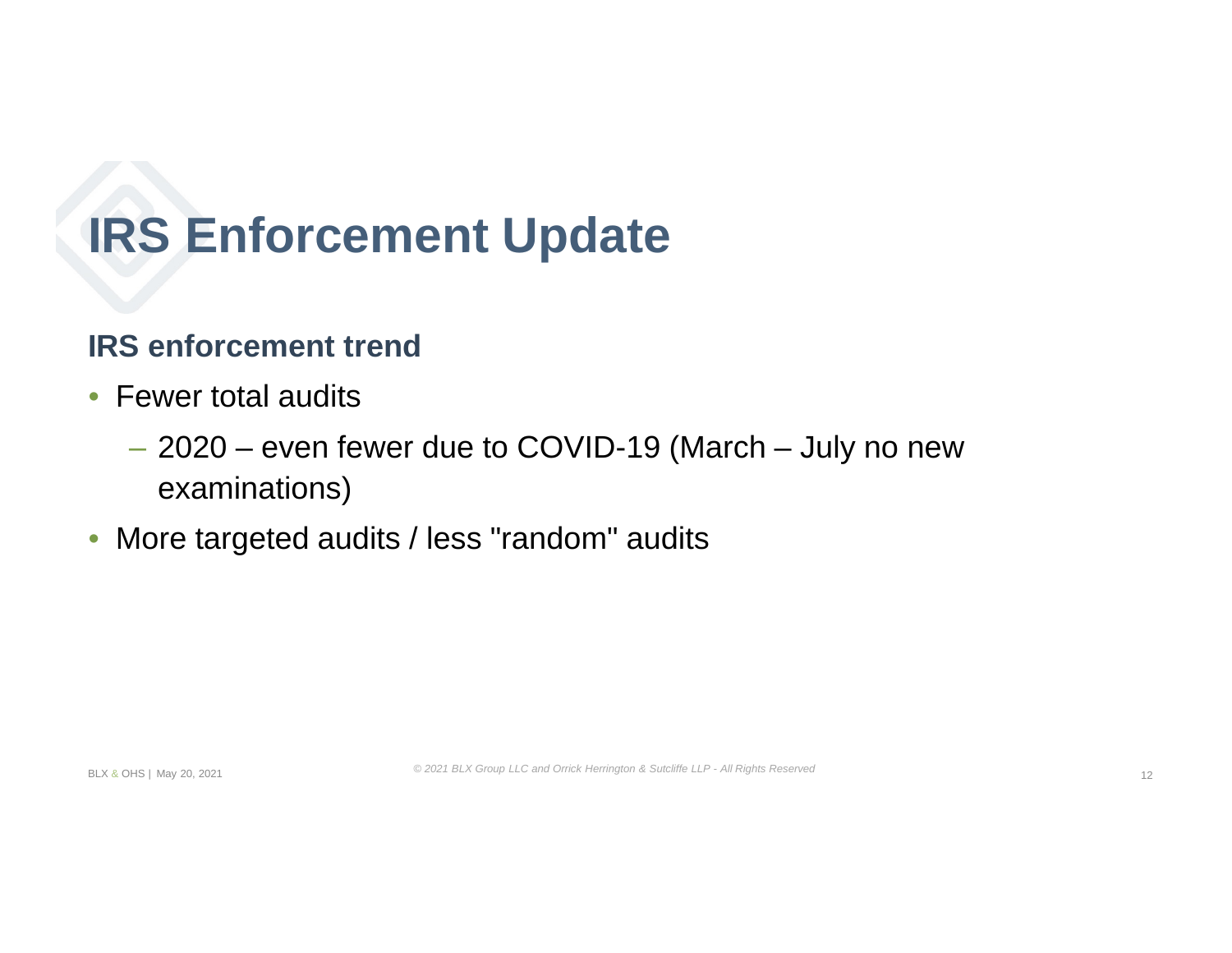### **IRS enforcement trend**

- Information routinely requested:
	- ‒ Provide a copy of arbitrage rebate analysis
	- ‒ Provide a copy of annual private business use analysis
	- ‒ Provide copies of management and service contracts, research agreements
	- ‒ Provide a list of bond-financed property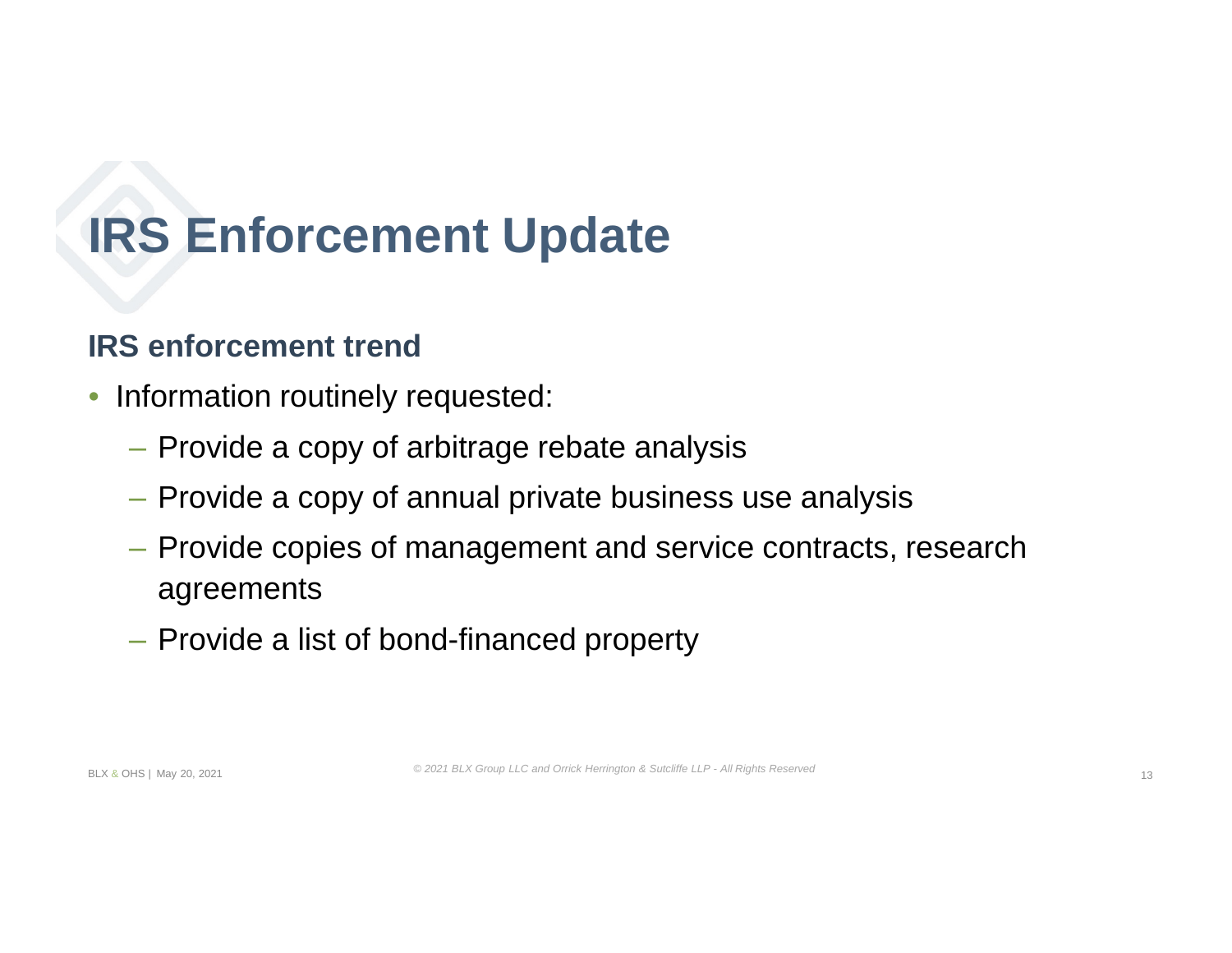### **What's happening at the IRS and TE/GE (Tax Exempt and Government Entities)?**

- New TE/GE Commissioner Sunita Lough
	- ‒ *Brings substantial experience to the role, which she held from 2014-2019*
- $IRS 10\%$  budget increase in  $2021 =$  additional \$1.2 billion
- The IRS is hiring!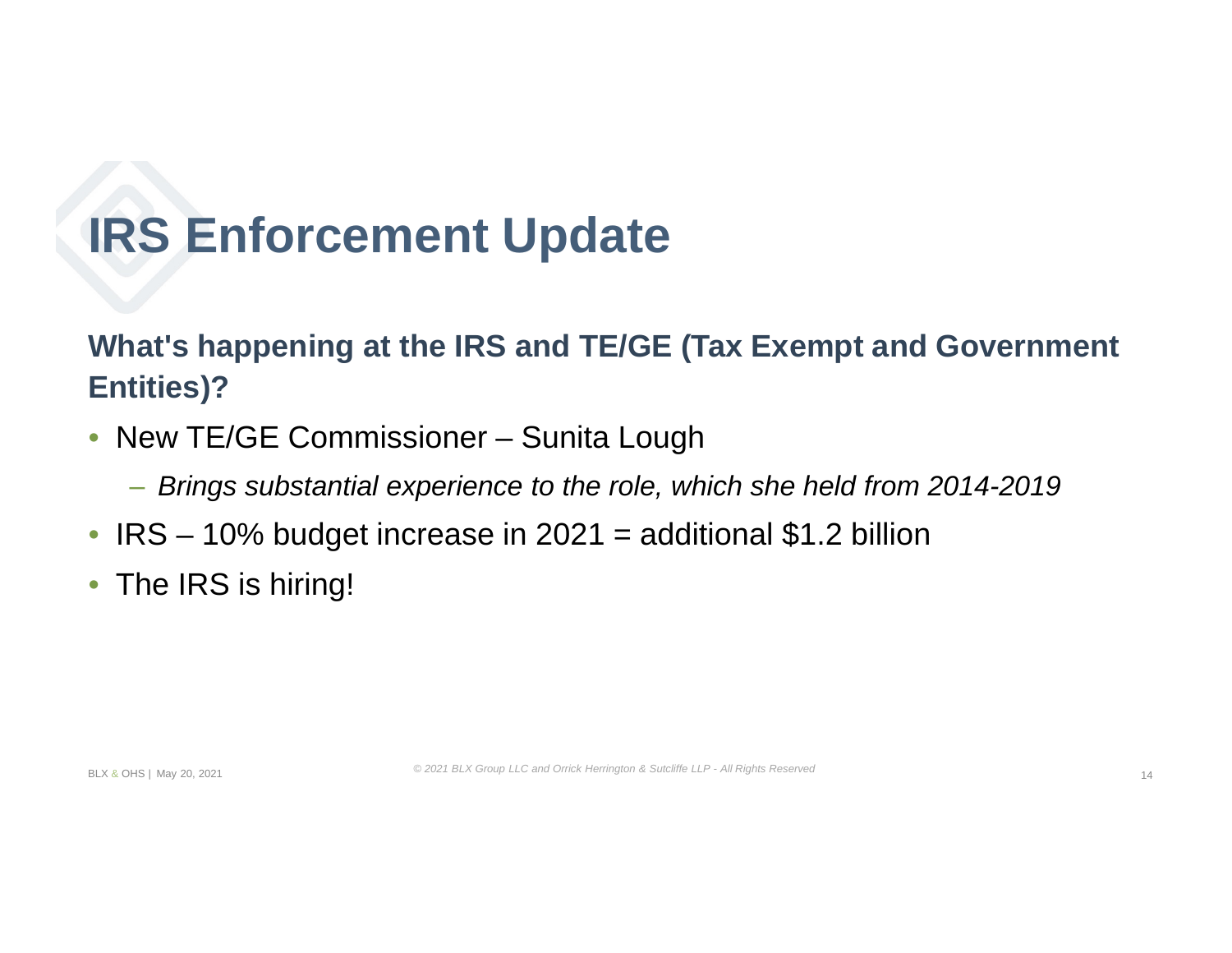### **What's happening at the IRS and TE/GE (Tax Exempt and Government Entities)?**

• New compliance resource page

https://www.irs.gov/tax-exempt-bonds/compliance-resources-for-issuers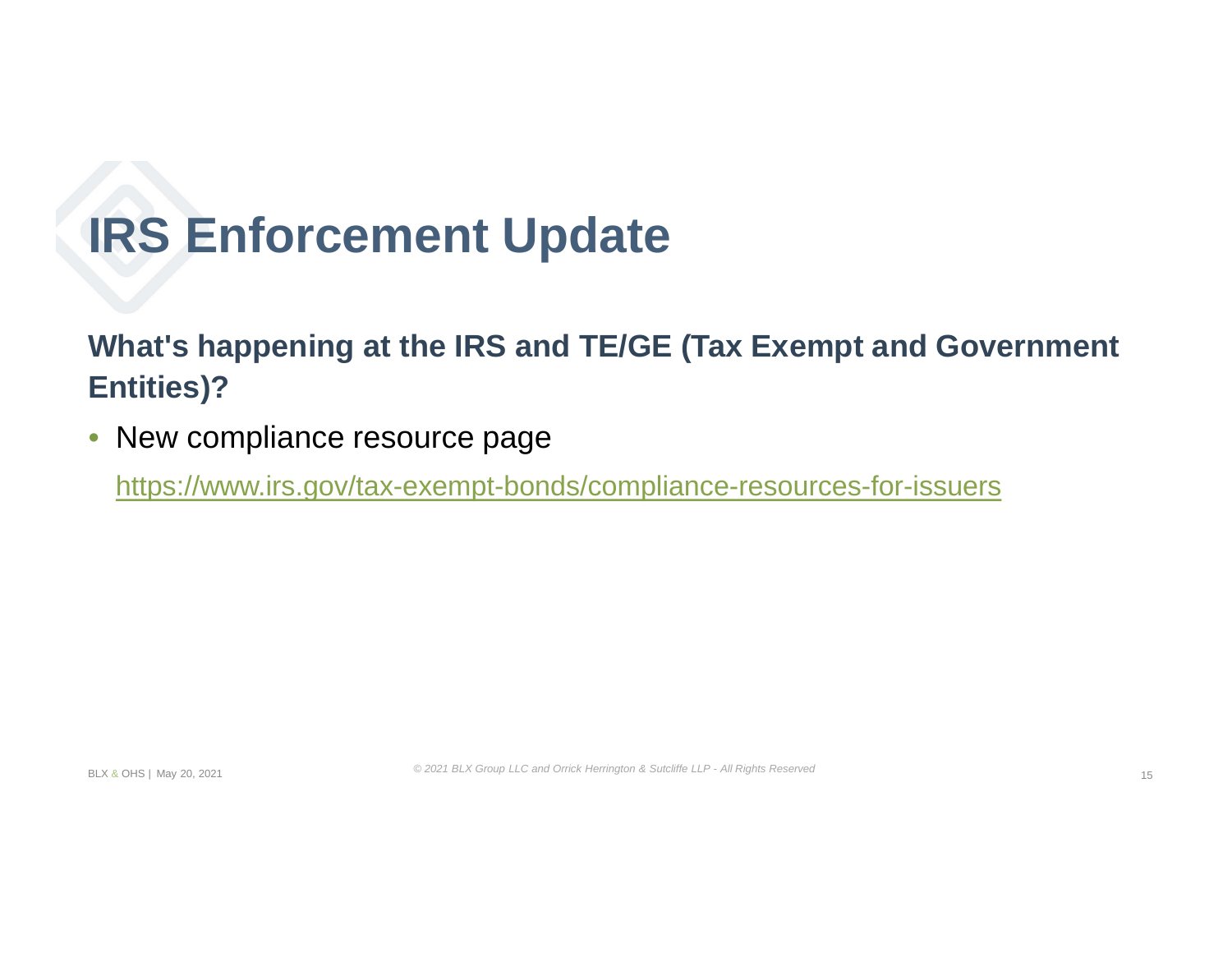### **2021 IRS Compliance Strategies for Tax-Exempt Bonds**

- Arbitrage violations
- Student loan bonds
- Yield restrictions on Form 8038-G (governmental bonds)
- Continuation of 2020 compliance strategies
	- ‒ Public safety and jail bonds
	- ‒ Sinking fund overfunding Tax Credit Bonds
	- ‒ Variable rate bonds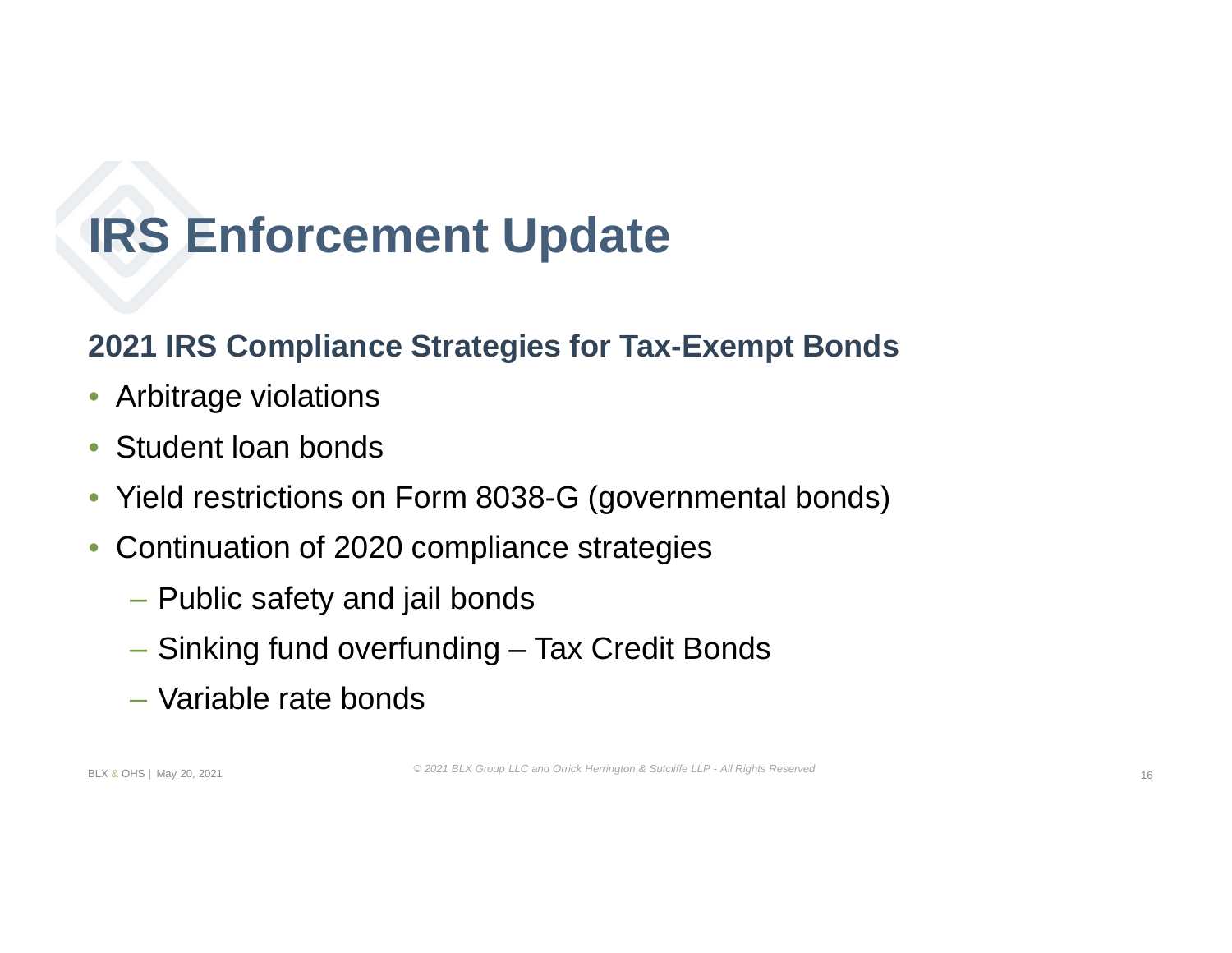# **COVID** RELATED DISCLOSURES

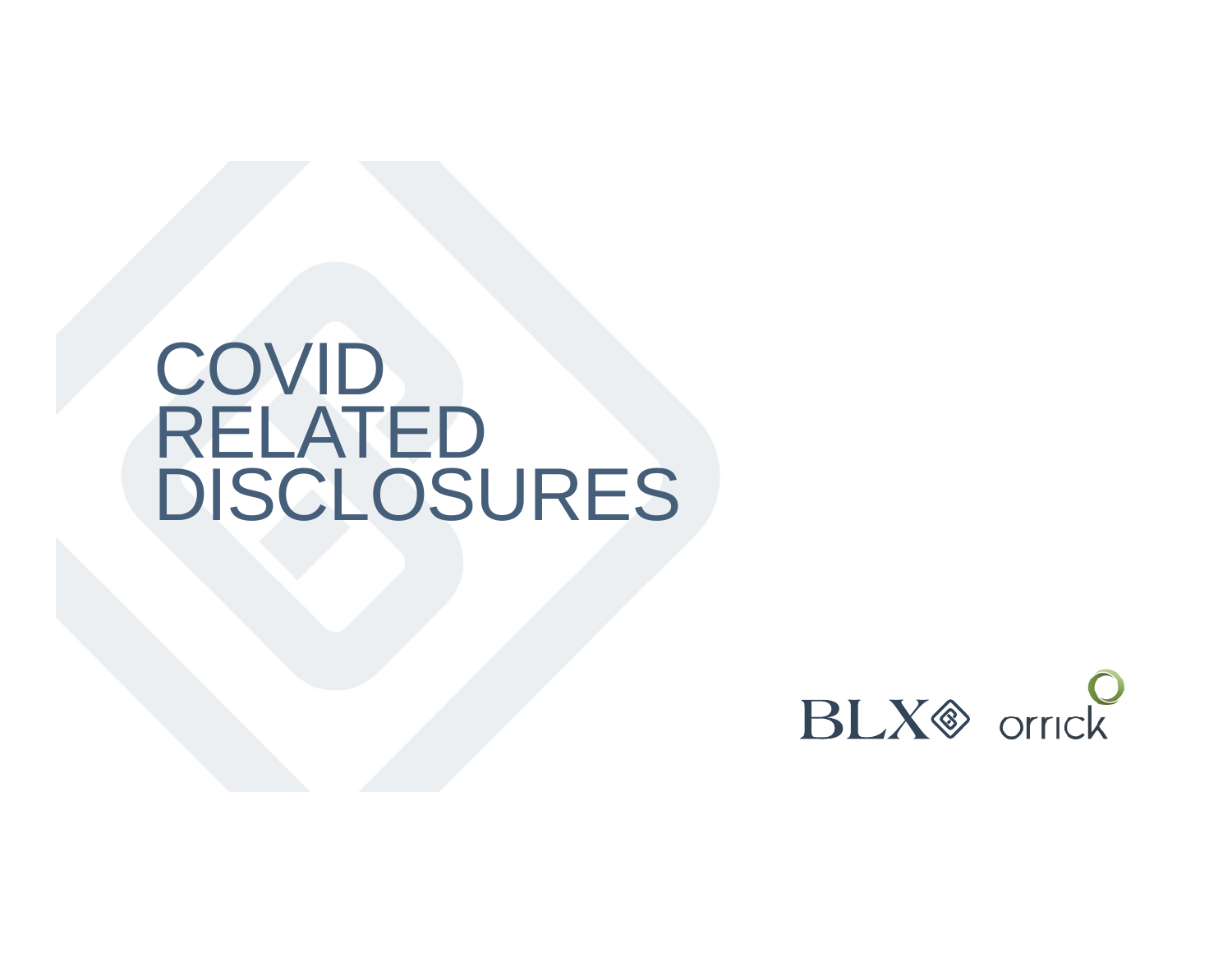#### **General approach to COVID-19 disclosures**

- Impact of COVID-19 on the operating and financial condition of certain industries is likely to be "material" (example: healthcare, transportation, student housing, etc.)
	- Even if not "material," investors will be expecting disclosure of the impact to the organization and SEC is encouraging disclosure
- Issuers need to evaluate specific facts and circumstances and develop disclosure that is complete and accurate in all material respects, while taking into account the *total mix of information available in the market*
- Disclosure of the related risks and circumstances will be different for each issuer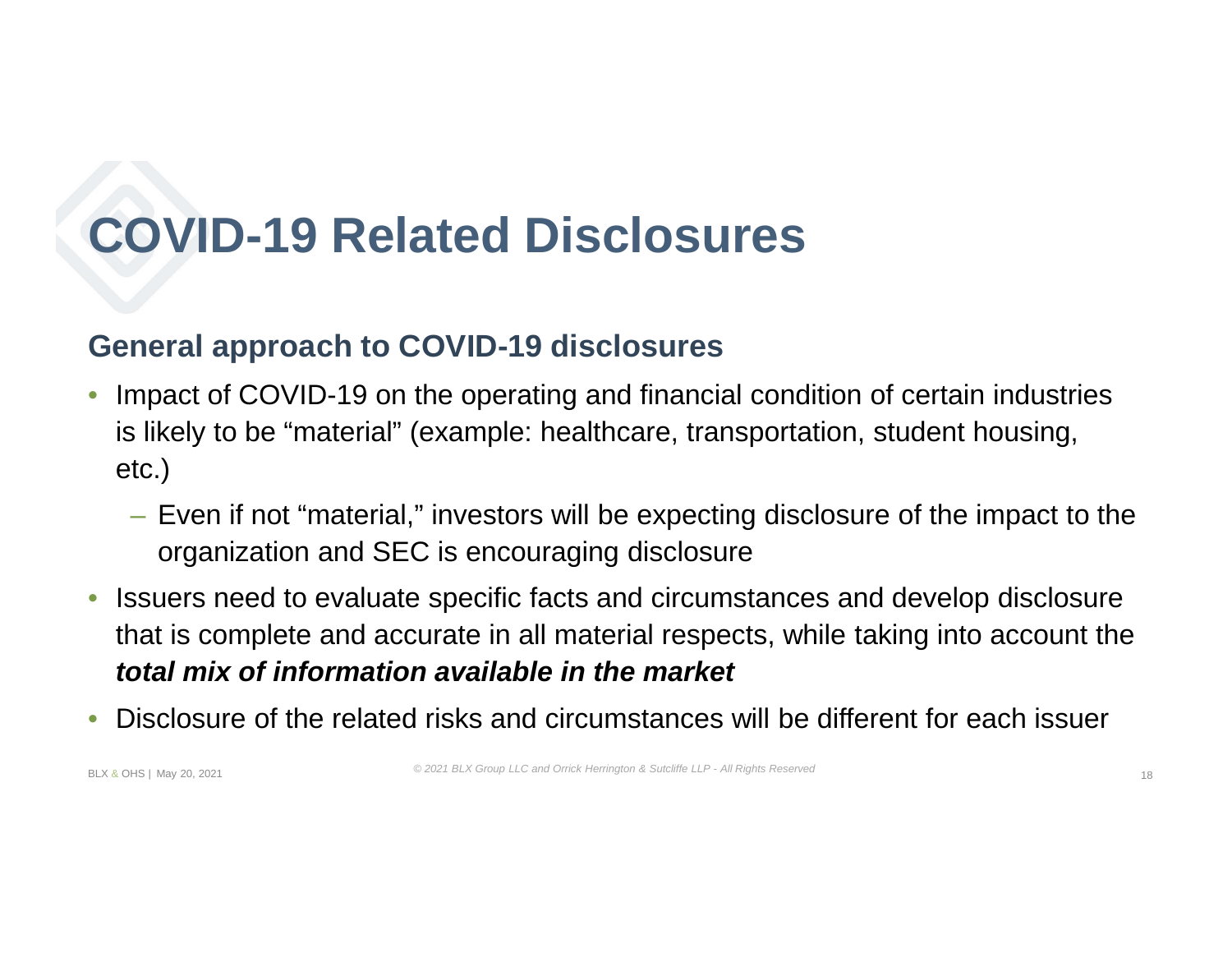- Since the COVID-19 outbreak, most issuers have provided either Annual or Quarterly Reports pursuant to their continuing disclosure undertaking(s) or provided disclosure for a new offering
- Even if continuing disclosure undertaking does not require, it may be useful for issuers to provide context to financial and operating performance (MD&A)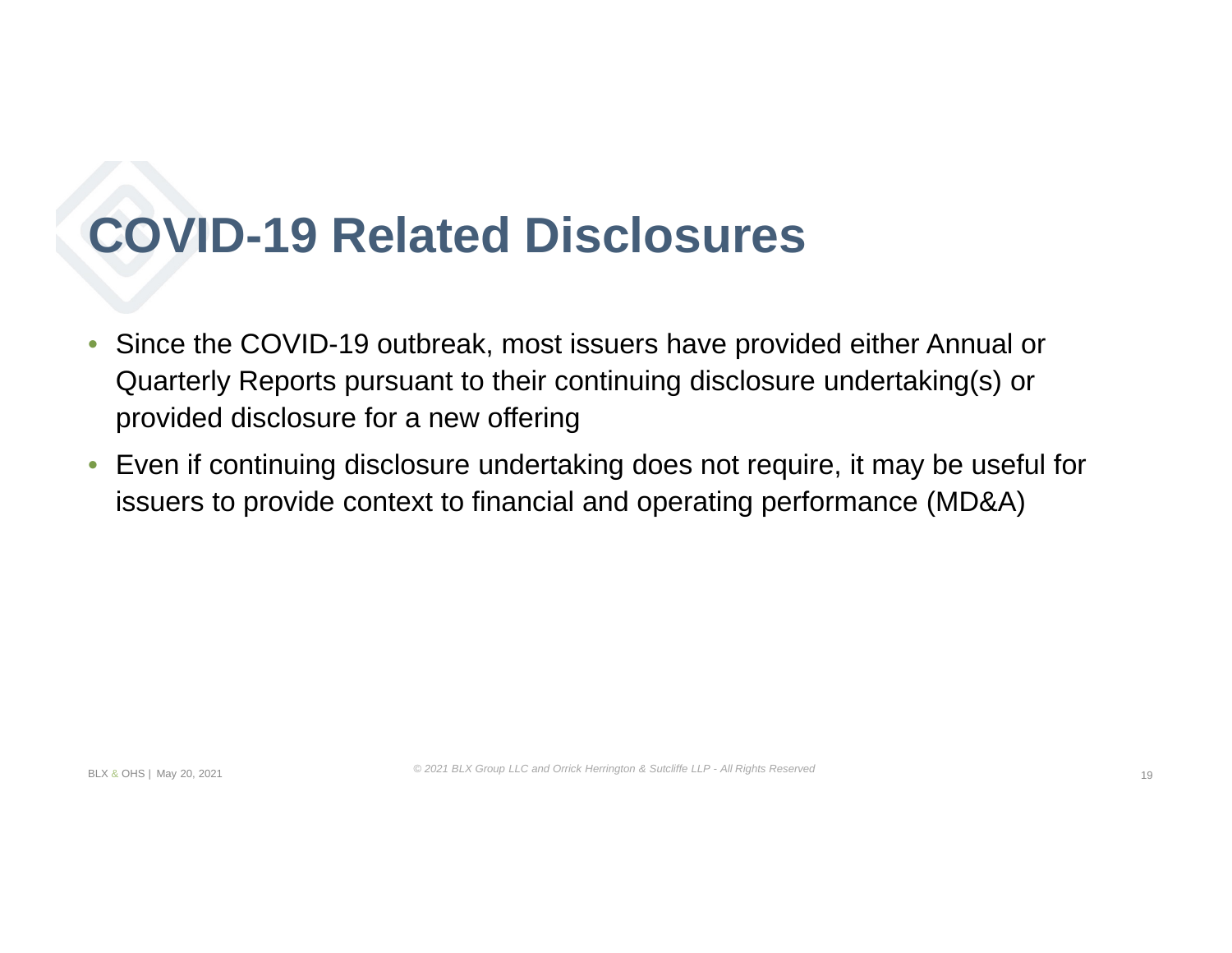#### • Event Related Disclosures

- Incurrence of financial obligation notices may be required pursuant to the continuing disclosure undertaking or be provided voluntarily for any material COVID-19 related grants, advances and loans (amounts, date received, repayable, type of distribution (general or specific))
- Draws on debt service reserve accounts, rating changes, non-payment related defaults, etc.
- Events of Default (rate covenants, liquidity requirements, etc.)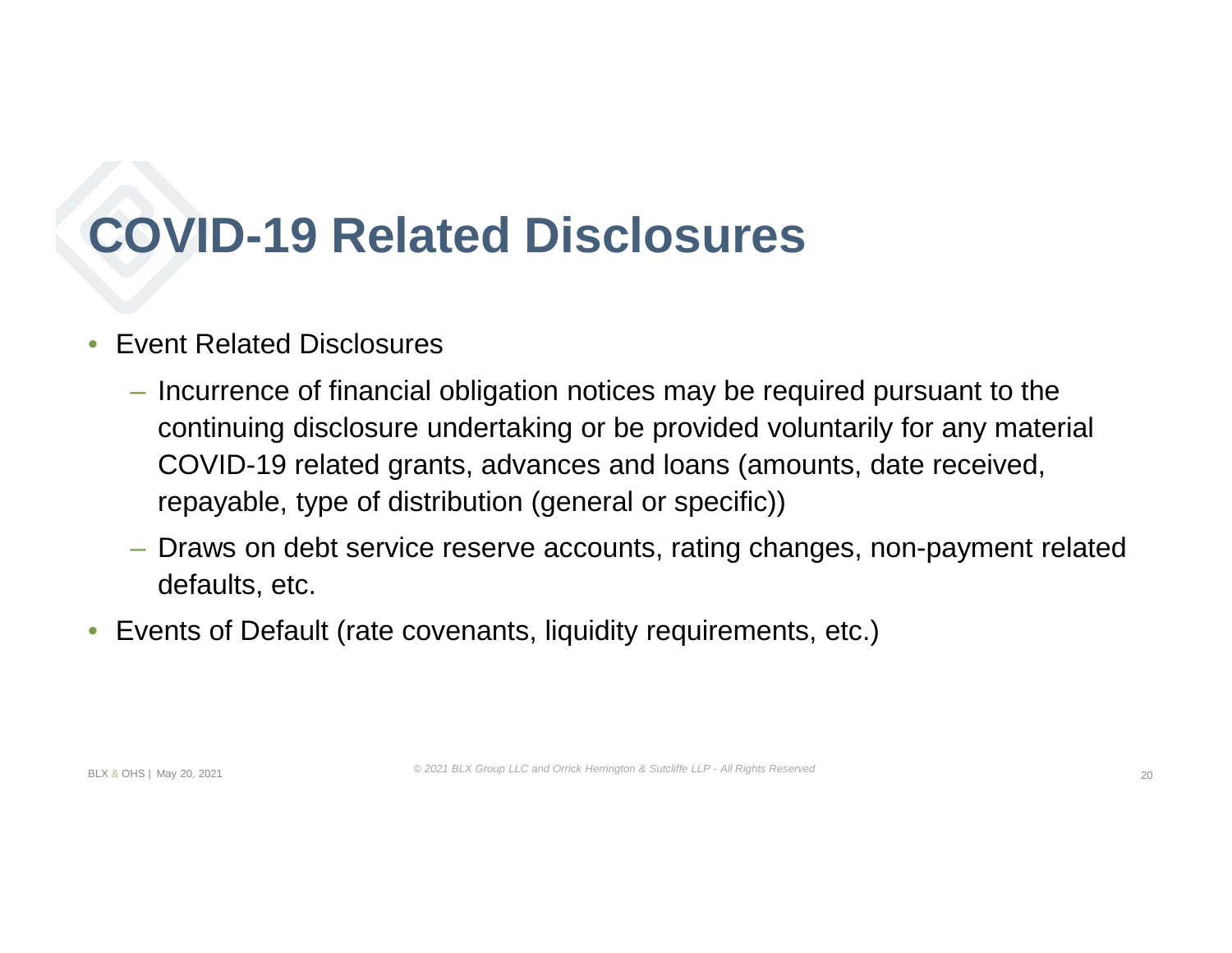- Any use of forward-looking statements warrants careful consideration
	- SEC is encouraging inclusion of forward-looking statements as beneficial to issuers/borrowers, investors and the capital markets (May 4, 2020)
	- On the other hand, safe harbors for forward-looking statements by public companies do not apply to issuers and borrowers in the municipal securities market

 $\triangleright$  Reasonable basis for projections and disclaimers will be critical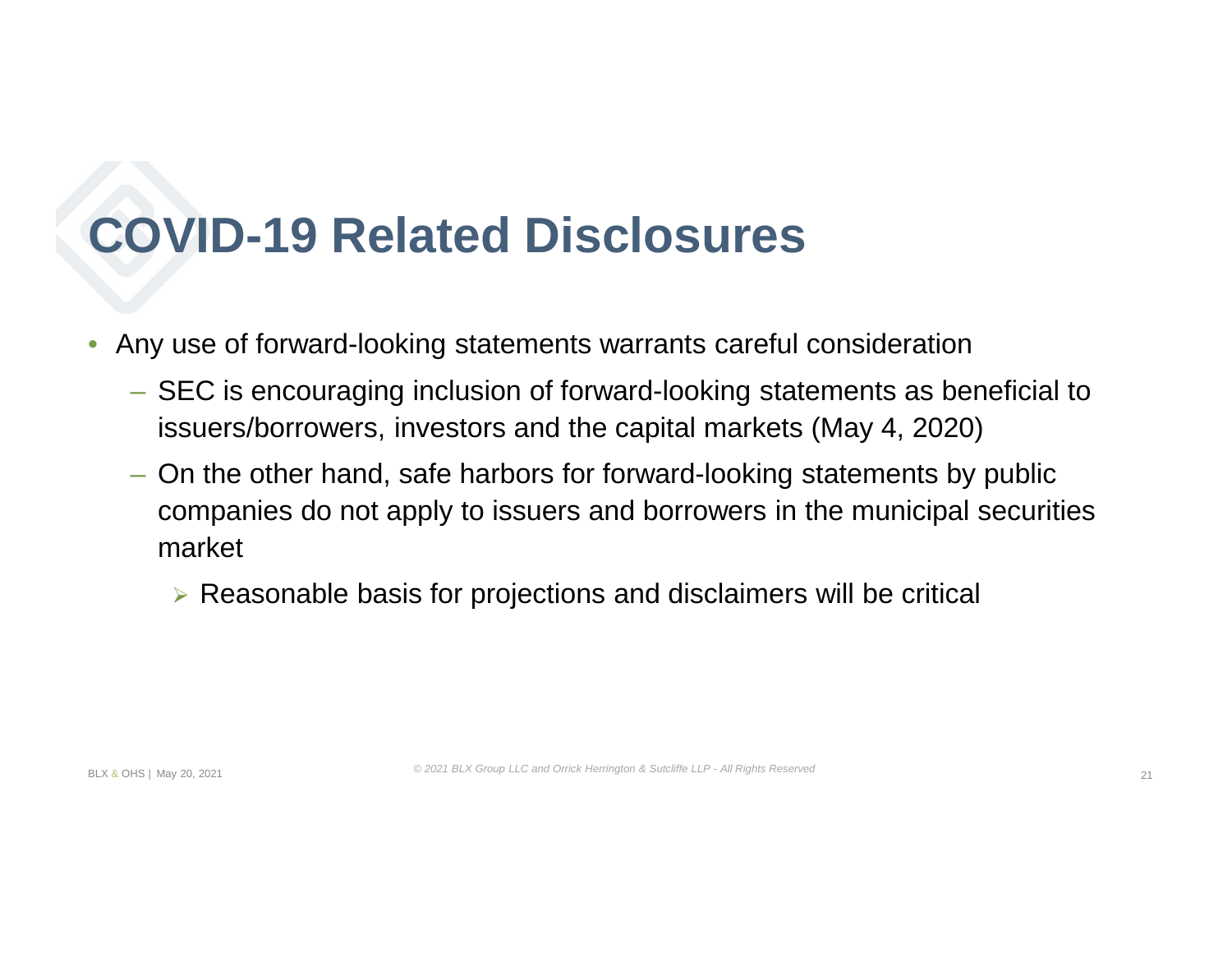# LIBOR TRANSITION

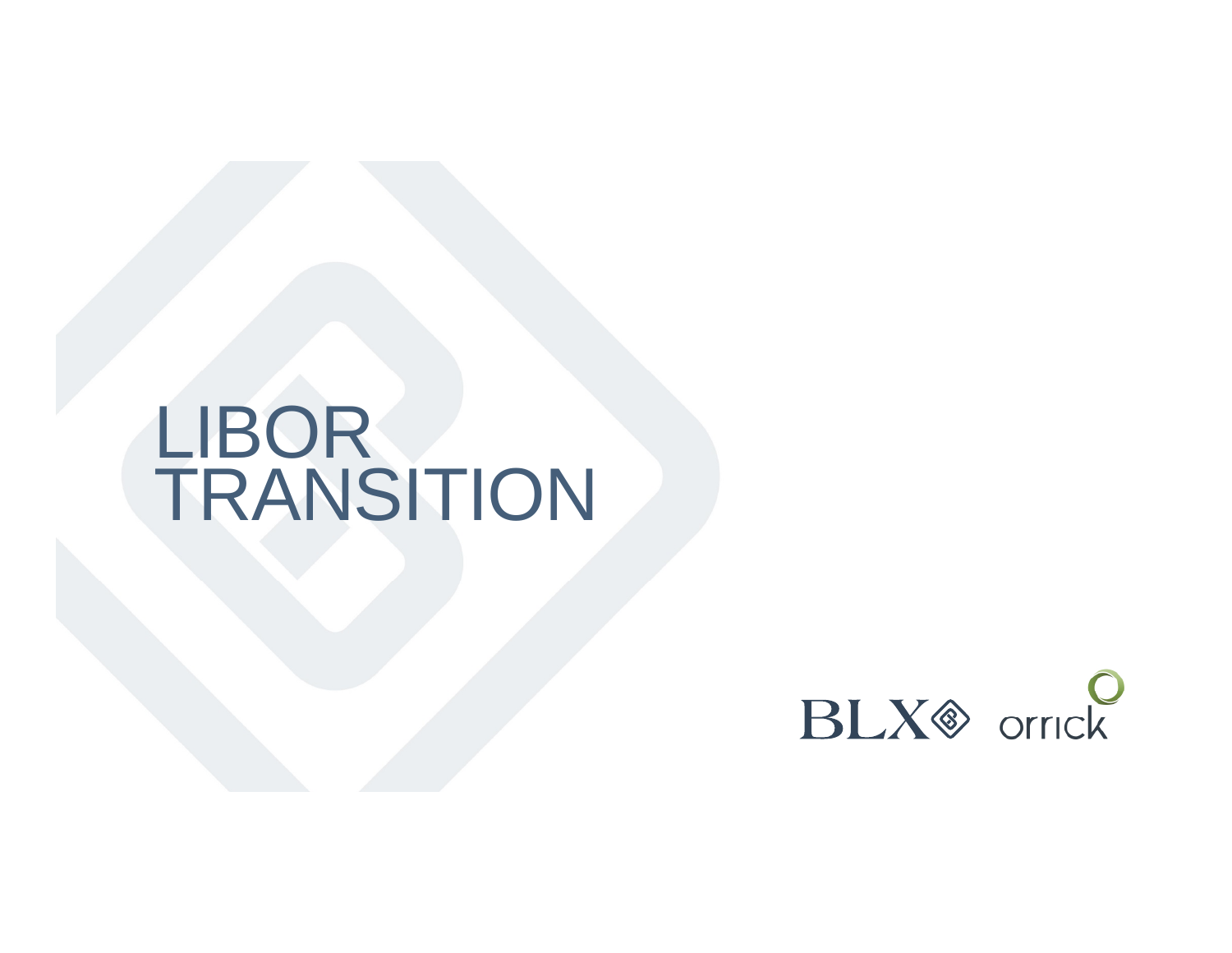### **5 Things You Need to Know about the LIBOR Transition**

1. On March 5, 2021, the FCA (the regulator of LIBOR) announced that the transition date for most US LIBOR settings has been pushed out to June 30, 2023

| <b>LIBOR Currency</b> | <b>LIBOR Settings</b>                                                                     | <b>Date</b>       |
|-----------------------|-------------------------------------------------------------------------------------------|-------------------|
| <b>USD</b>            | 1-week, 2 month                                                                           | December 31, 2021 |
| <b>USD</b>            | All other settings (i.e., Overnight/Spot Next, 1-month, 3-month, 6-month and<br>12-month) | June 30, 2023     |
| GBP, EUR, CHF, JPY    | All settings                                                                              | December 31, 2021 |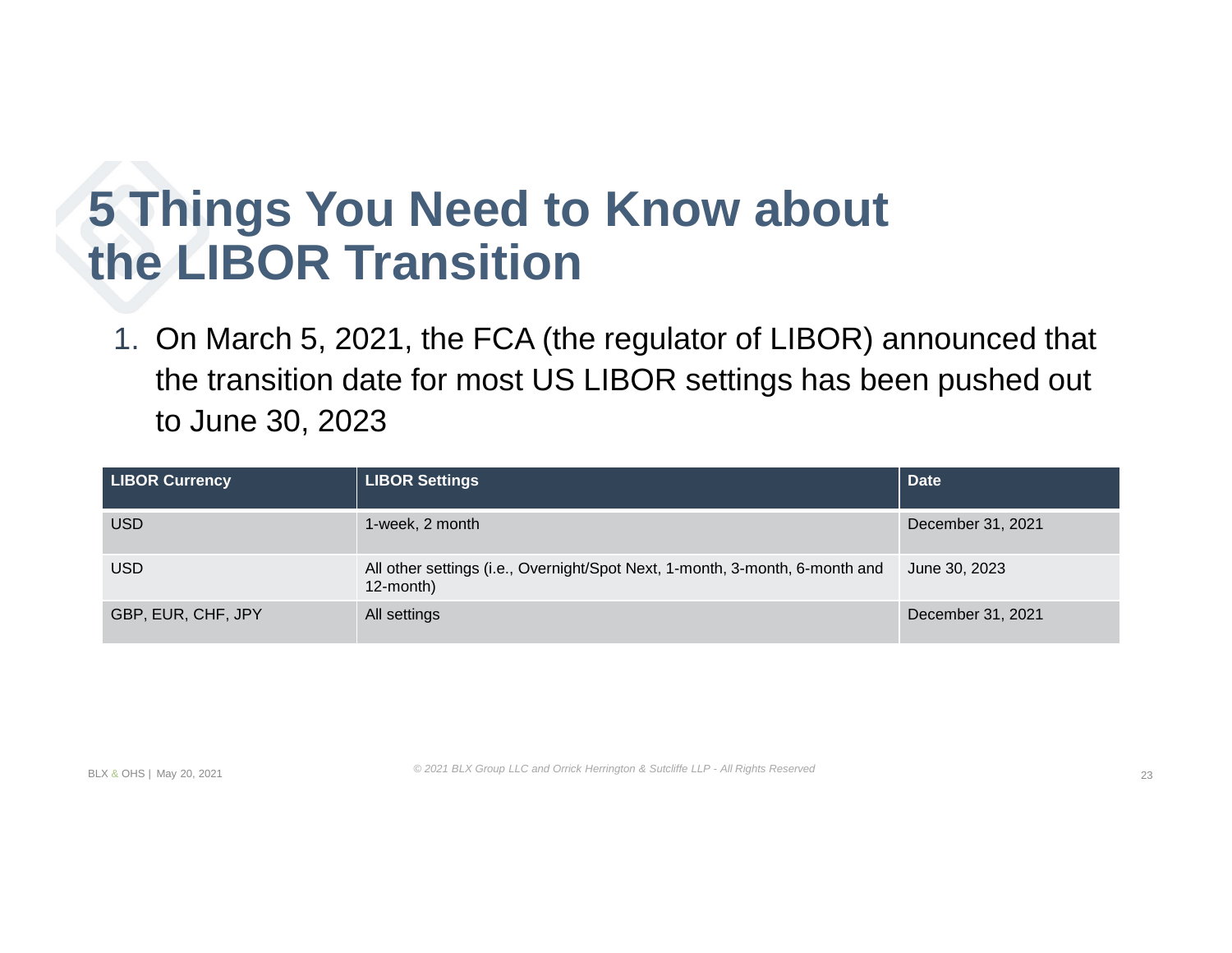- 2. The FCA announcement also set in stone the spread between LIBOR and SOFR that will be used to make SOFR more equivalent to LIBOR, to account for the fact that SOFR is a "risk-free rate" but LIBOR is not
	- Calculated as the median of difference between the rates looking back 5 years
	- For example, 1-month LIBOR will be set at SOFR + .11448% and 3-month LIBOR will be set at SOFR + .26161%
	- However, the FCA announcement does not, in and of itself, result in the actual replacement of benchmark rates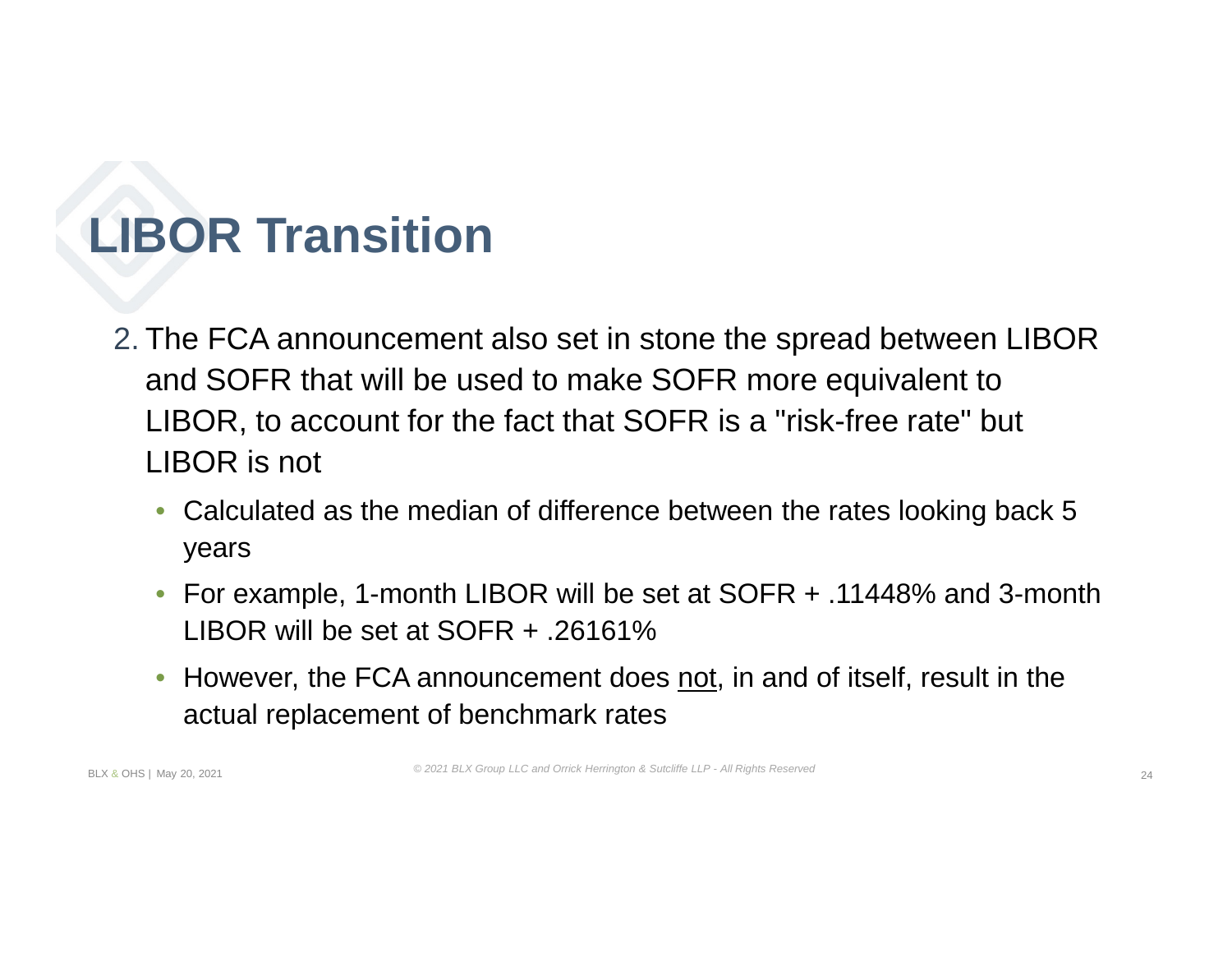- 3. The ISDA Protocol went into effect in January 2021 for swap agreements
	- Locked in the credit spread adjustment for replacement of LIBOR with **SOFR**
	- New swaps that simply incorporate the 2006 ISDA Definitions automatically include transition terms contemplating SOFR
	- Legacy swaps can incorporate transition terms contemplating SOFR through an ISDA Protocol
	- Consult with your Financial Advisor and Bond Counsel (for swaps involving tax-exempt bonds) before adhering to the Protocol for legacy swaps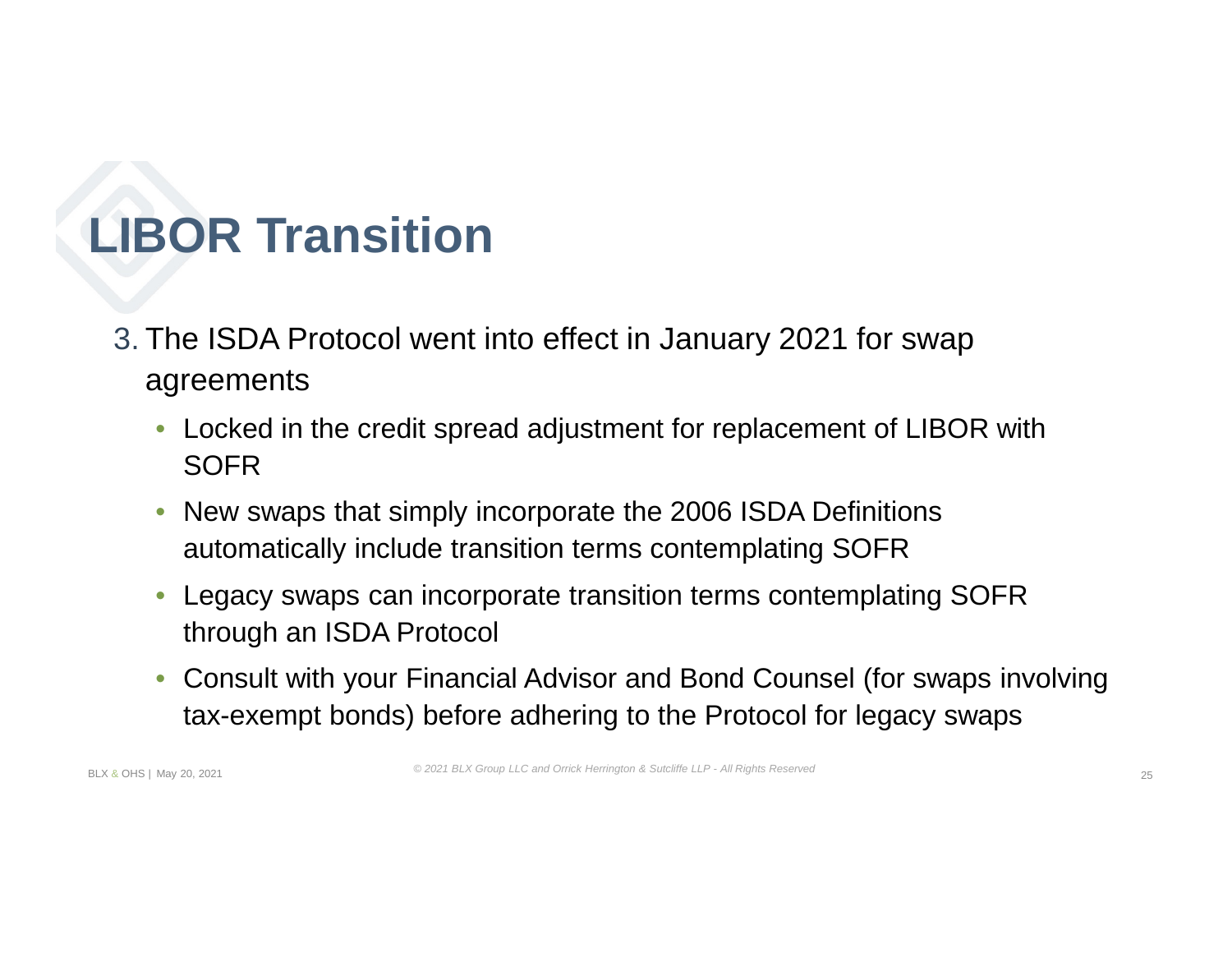- 4. Legislation was enacted in New York on April 6, 2021 which addresses LIBOR risks under contracts governed by NY law without "effective fallbacks"
	- If an instrument is silent on what replaces LIBOR or if it looks to dealer polls or similar mechanisms, then (absent the parties opting for another solution), marketaccepted adjusted SOFR will become operative under the instrument by operation of law
	- If an alternative non-LIBOR rate is specified (such as the Federal Funds (Effective) Rate or the Prime Rate), the law would not override the contractual fallbacks
	- Federal legislation based on the New York legislation is being circulated in the U.S. House of Representatives that would apply regardless of state governing law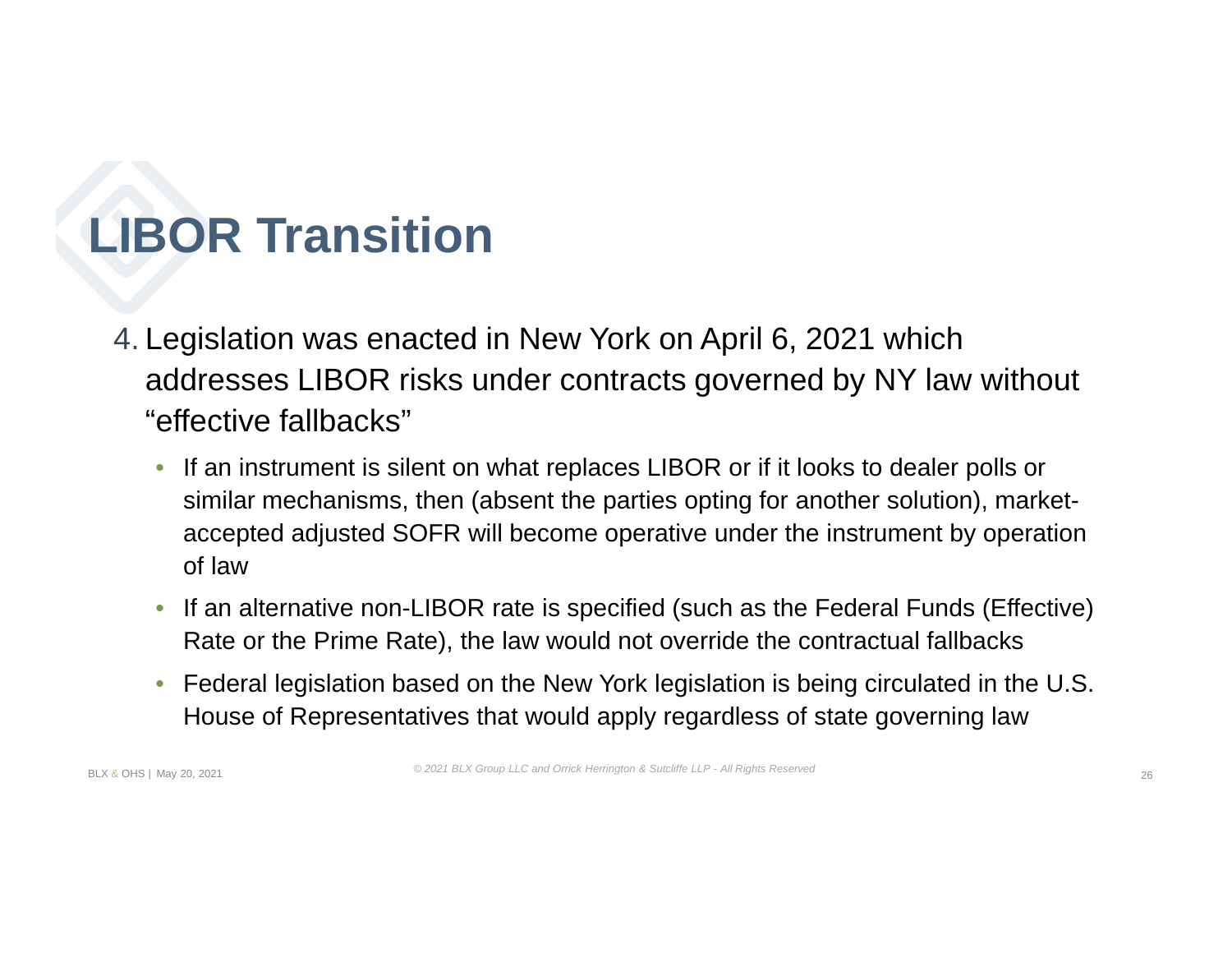- 5. The Fed and other regulators have made it clear that there should be no new LIBOR loans – for any setting – after the end of 2021 and are increasingly starting to pressure those they regulate
	- Understand your existing LIBOR exposure
	- Consult with your Financial Advisor and Bond Counsel if any LIBOR instrument is a tax-exempt obligation or a swap agreement related to it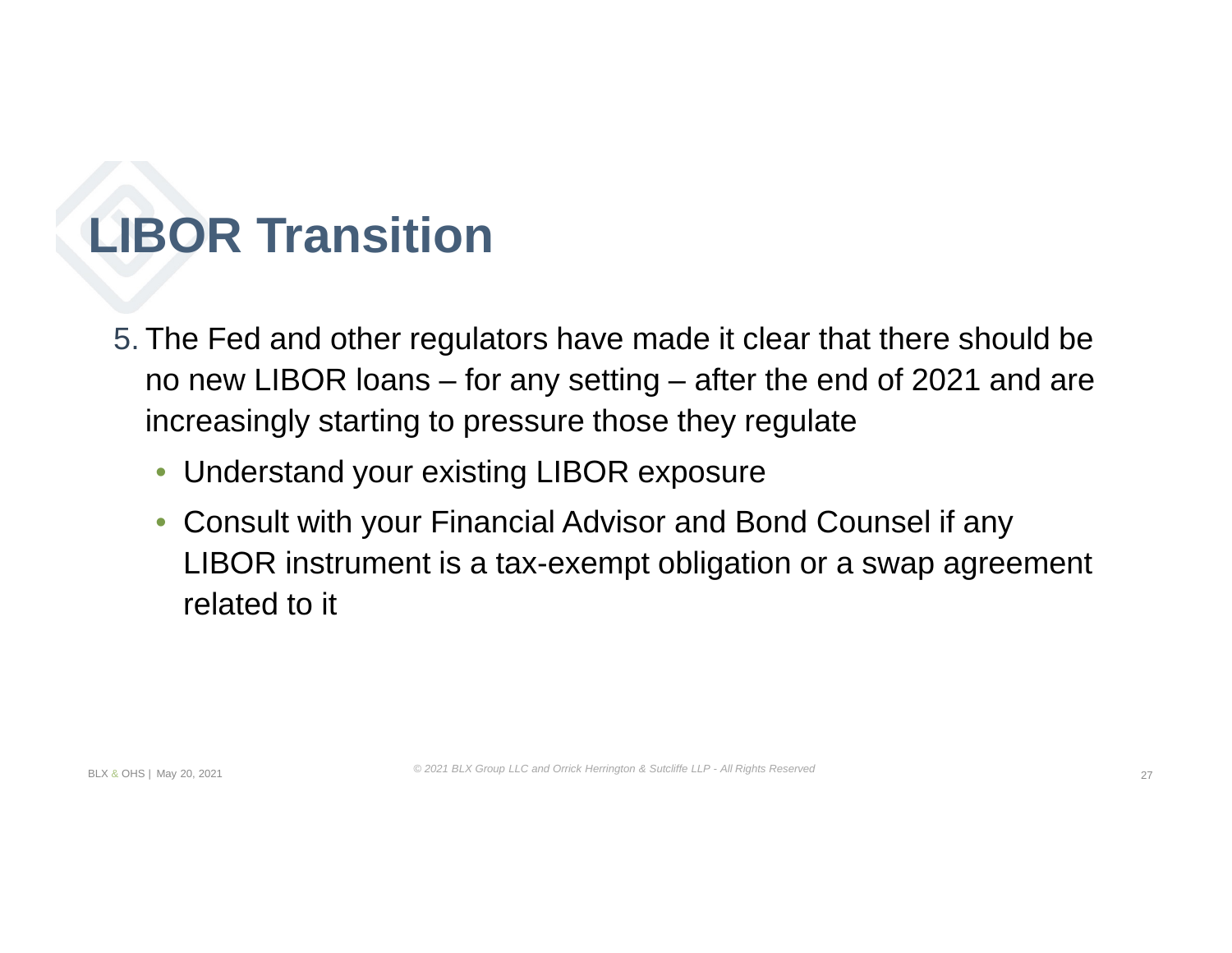# **CPE Code 3**

# **LIBOR-2022**

- Email csixtos@blxgroup.com
- In the subject line put "CPE credits"
- Please include all **3 codes** from today's presentation in a single email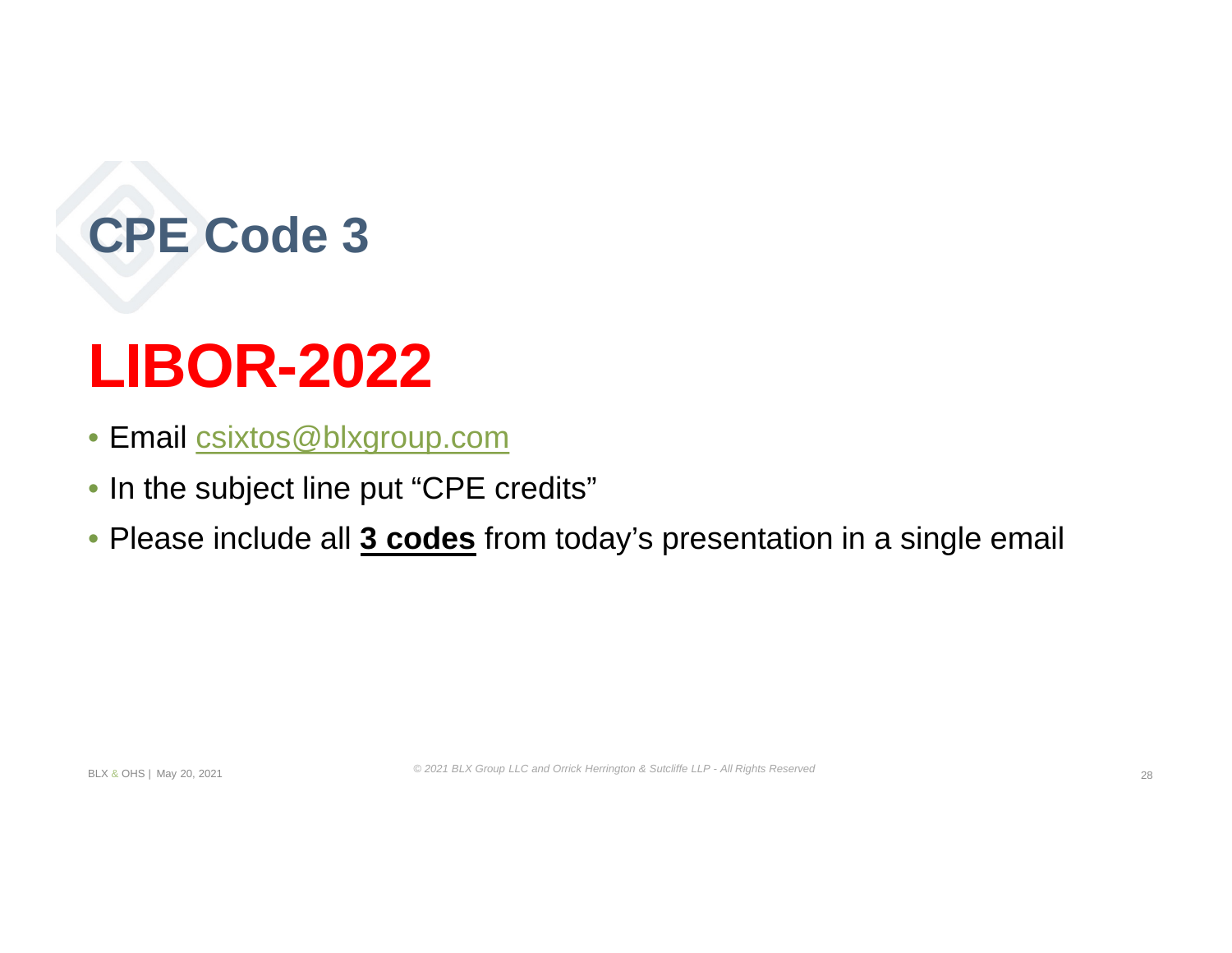### **CONTACT INFORMATION**

#### *BLX Group*

Alan Bond (New York) abond@blxgroup.com, 212.506.5275

Jeff Higgins (Los Angeles) jhiggins@blxgroup.com, 213.612.2209

#### *Orrick*

Richard Chirls (New York) rchirls@orrick.com, 212.506.5250

Jenna Magan (Sacramento) jmagan@orrick.com, 916.329.7980

Ed Oswald (Washington, D.C.) eoswald@orrick.com, 202.339.8438

*© 2021 BLX Group LLC and Orrick Herrington & Sutcliffe LLP - All Rights Reserved*